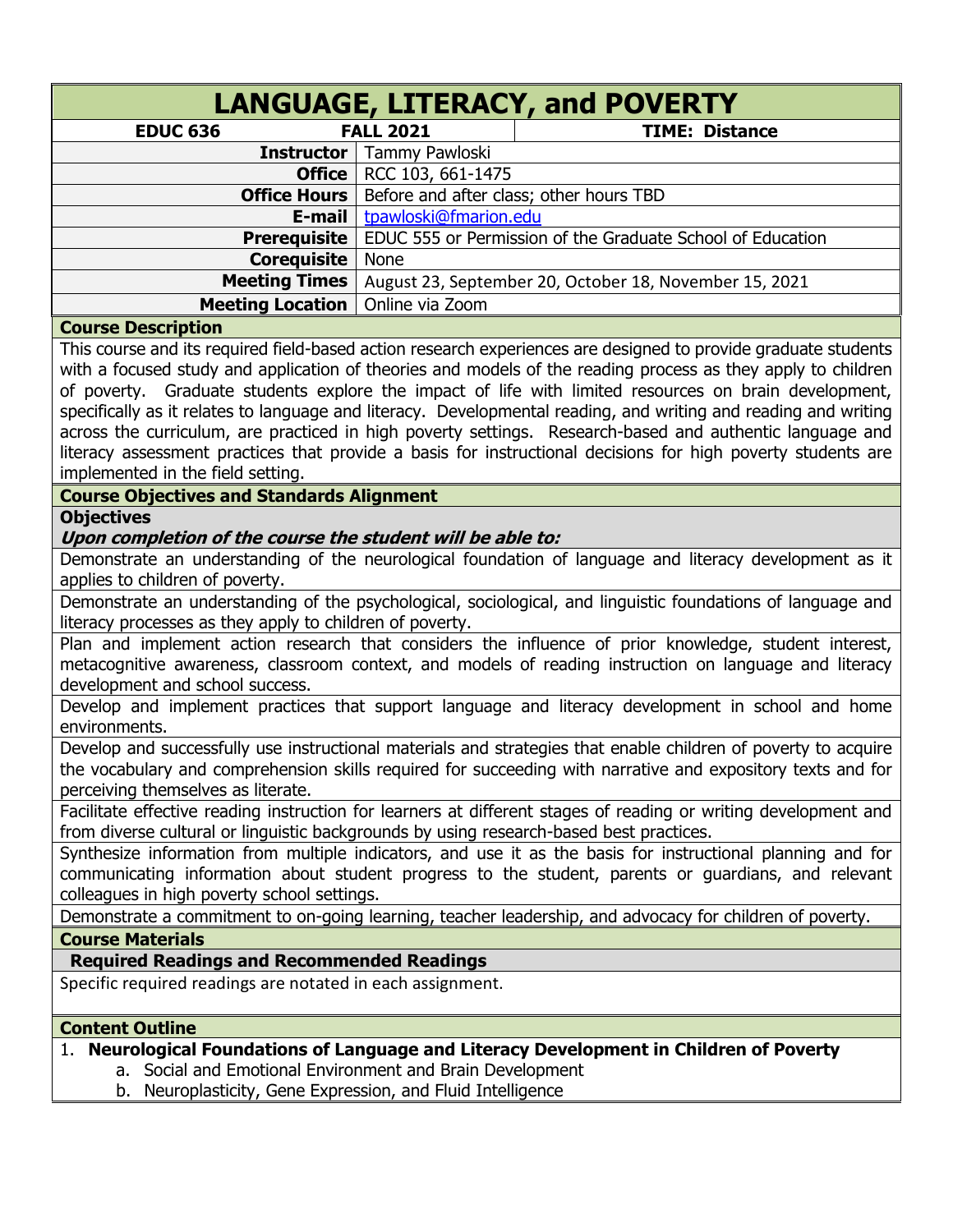c. Executive Functions and Language and Literacy Development

## **2. Language- and Literacy Processes in Children of Poverty**

- a. Vocabulary Development as a Function of Experiences
- b. Academic Background Knowledge and Life Experiences
- c. Metacognition and Language and Literacy Development

### **3. Effective Literacy Practices for Children of Poverty Who Struggle to Read and Write**

- a. Models of Reading and Instructional Implications for Under-Resourced Students
	- b. Diagnostic Teaching in High Poverty Schools
	- c. Best Practices for Acceleration and Remediation
	- d. Content Area and Cross-Curricular Supports for Building Information Capital

# e. Accessing Home and Community Supports for Language and Literacy

# **4. Language and Literacy Success Factors in High Poverty Schools**

- a. Language and Literacy Trends in High Poverty Schools
- b. Culturally-Responsive High Poverty Schools
- c. Effective School-Based Strategies for Teachers and Teams
- d. Activating Language and Literacy Resources in Under-Funded Schools

# **5. Action Research for Intervention and Enrichment**

- a. Principles of Action Research
- b. Using Action Research to Inform Planning, Instruction and Assessment

# **6. Teachers as Learners, Leaders, and Advocates in High Poverty Schools**

- a. The Teacher as a Learner
- b. The Teacher as a Leader
- c. The Teacher as an Advocate for Children of Poverty

| <b>Read to Succeed Alignment</b>                                                                                                                                                                                                                                                                                                                                                                                                                                                                                                                                               |                                                                                                                                                                                                                                                                                                                                                                                                                                        |                                                                                                                                                                                                                                                                                                                                                                                                                                                                                                                                                                                                                                                                                                                     |
|--------------------------------------------------------------------------------------------------------------------------------------------------------------------------------------------------------------------------------------------------------------------------------------------------------------------------------------------------------------------------------------------------------------------------------------------------------------------------------------------------------------------------------------------------------------------------------|----------------------------------------------------------------------------------------------------------------------------------------------------------------------------------------------------------------------------------------------------------------------------------------------------------------------------------------------------------------------------------------------------------------------------------------|---------------------------------------------------------------------------------------------------------------------------------------------------------------------------------------------------------------------------------------------------------------------------------------------------------------------------------------------------------------------------------------------------------------------------------------------------------------------------------------------------------------------------------------------------------------------------------------------------------------------------------------------------------------------------------------------------------------------|
| <b>SC Literacy Competencies</b>                                                                                                                                                                                                                                                                                                                                                                                                                                                                                                                                                | <b>Course Objectives</b>                                                                                                                                                                                                                                                                                                                                                                                                               | <b>Assessments (See Assessment</b><br><b>Rubrics in Following Section)</b>                                                                                                                                                                                                                                                                                                                                                                                                                                                                                                                                                                                                                                          |
| <b>Standard 1: Foundational</b><br><b>Knowledge</b><br>Demonstrate an understanding of<br>the developmental continuum of<br>reading and writing and be skilled<br>in a variety of strategies to assess<br>and support individual student's<br>development and learning across<br>the continuum.<br>Encourage the use of oral<br>discourse to support reading and<br>writing (e.g., allow students to<br>participate in literacy events that<br>encourage social interactions and<br>symbol use such as illustrations<br>and written texts).<br>Explain the research and theory | Demonstrate an understanding of<br>the neurological foundation of<br>language and literacy<br>development as it applies to<br>children of poverty.<br>Demonstrate an understanding of<br>the psychological, sociological,<br>and linguistic foundations of<br>language and literacy processes<br>as they apply to children of<br>poverty.<br>Plan and implement action<br>research that considers the<br>influence of prior knowledge, | <b>Professional Learning Community and</b><br><b>Reading Responses:</b> The student will<br>participate in a professional learning<br>community that reads selected professional<br>literature and engages in professional<br>discussions. The student must submit a<br>total of eight (8) responses to required<br>readings. The purpose of the response<br>journal is to encourage reflection and to<br>assist the student in making connections<br>between one's own experiences, beliefs,<br>and concerns as a teacher-researcher and<br>the discussions and required readings of<br>this course. Entries should reflect a<br>thorough analysis of readings, although<br>references to personal experiences and |
| about effective learning<br>environments that support<br>individual motivation to read and<br>write (e.g., choice, challenge,                                                                                                                                                                                                                                                                                                                                                                                                                                                  | student interest, metacognitive<br>awareness, classroom context,<br>and models of reading instruction                                                                                                                                                                                                                                                                                                                                  | opinions may be included.<br><b>Action Research.</b> The graduate student<br>will use an action research model to                                                                                                                                                                                                                                                                                                                                                                                                                                                                                                                                                                                                   |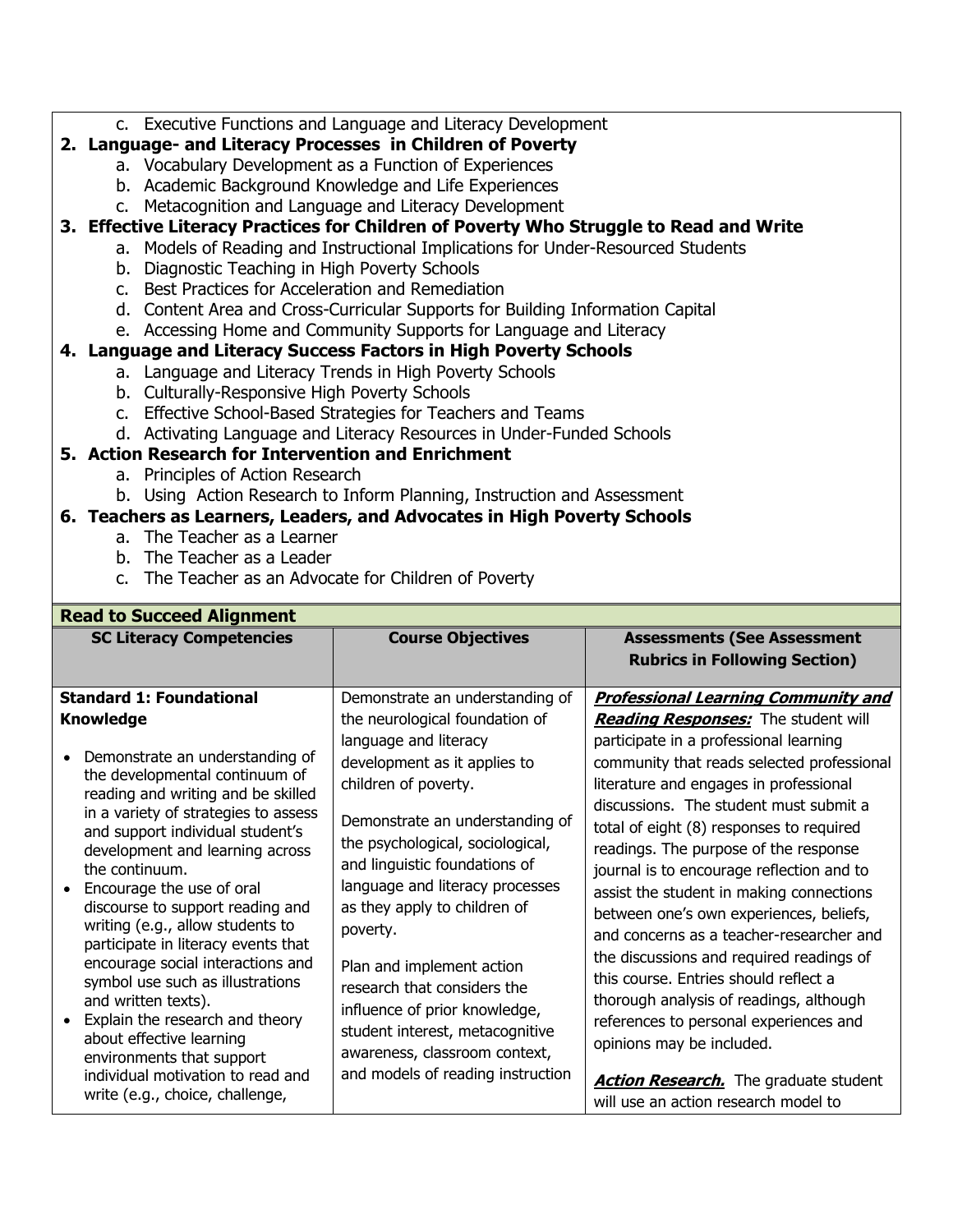| interests, and access to traditional<br>print, digital, and online<br>resources).<br>• Activate and build on students'<br>background knowledge prior to<br>reading and extend existing<br>background knowledge during and<br>after reading.<br>• Incorporate all of the language<br>arts throughout all content areas<br>to support readers and writers.<br>• Use multiple sources of<br>information to guide instructional<br>planning to improve reading | on language and literacy<br>development and school success.<br>Develop and implement practices<br>that support language and<br>literacy development in school<br>and home environments. | explore best practices for language and<br>literacy development in high-poverty<br>schools. The student will formulate<br>research questions related to the language<br>and literacy development of one or more<br>under-resourced children. A review of the<br>relevant literature will inform the<br>development of instructional strategies and<br>procedures. The student will analyze<br>output and outcome data and reflect on<br>implications for both study participants and<br>educational programs for children of |
|------------------------------------------------------------------------------------------------------------------------------------------------------------------------------------------------------------------------------------------------------------------------------------------------------------------------------------------------------------------------------------------------------------------------------------------------------------|-----------------------------------------------------------------------------------------------------------------------------------------------------------------------------------------|------------------------------------------------------------------------------------------------------------------------------------------------------------------------------------------------------------------------------------------------------------------------------------------------------------------------------------------------------------------------------------------------------------------------------------------------------------------------------------------------------------------------------|
| achievement of all students.                                                                                                                                                                                                                                                                                                                                                                                                                               |                                                                                                                                                                                         | poverty.                                                                                                                                                                                                                                                                                                                                                                                                                                                                                                                     |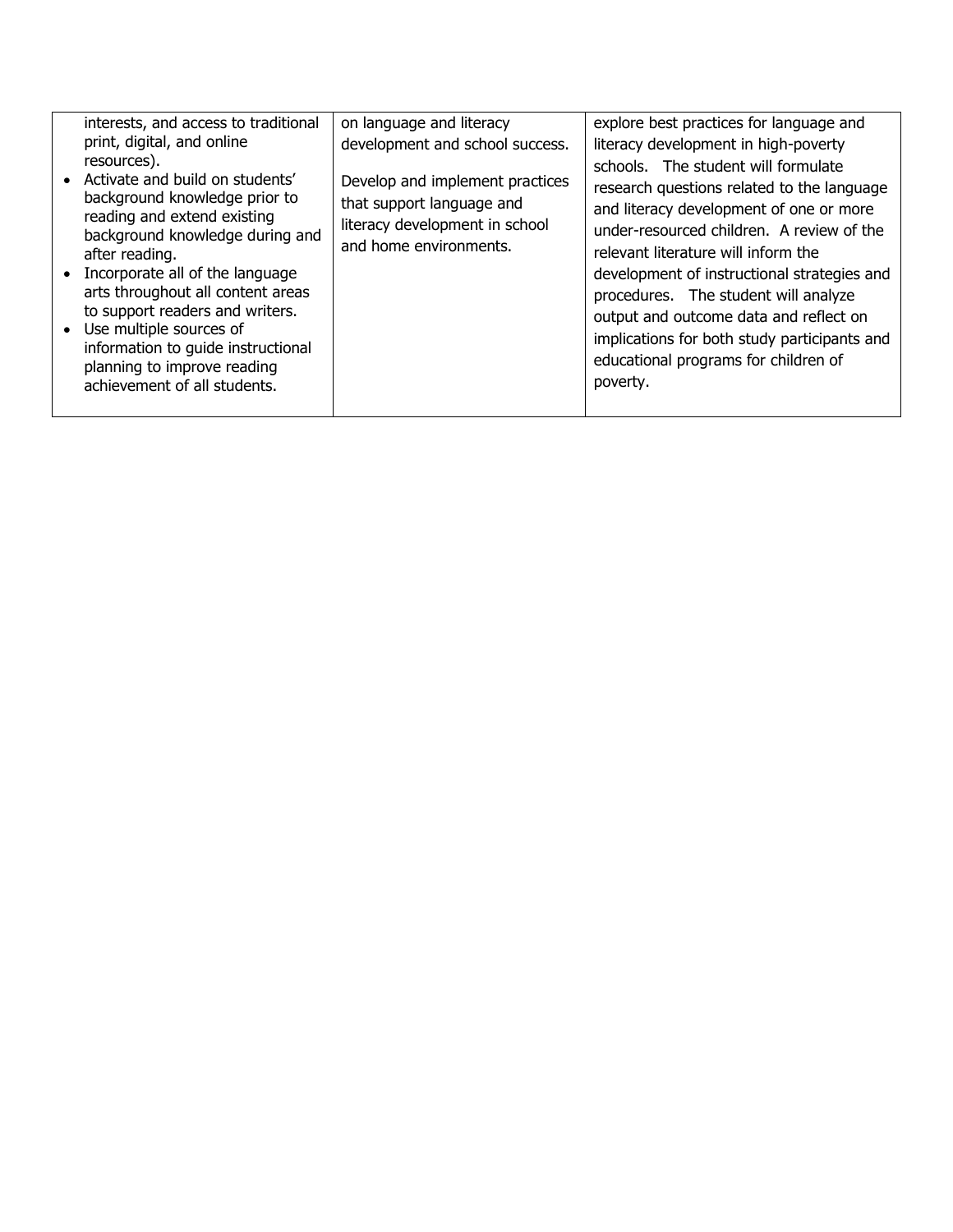| <b>Standard 2: Curriculum and</b> |                                                                                                                                                                                                                                                                                                                                                                                                                                                                                                                                                                                                                                                                                                                                                                                        | Develop and successfully use                                                                                                                                                                                                                                                                                                                                                                                                                                                                                                                                                                                                                                                                                                                                                                                                                                                                                                                                                                                  | <b>Diagnostic and Remediation Plan,</b>                                                                                                                                                                                                                                                                                                                                                                                                                                                                                                                                                                                                                                                                                                                                                                                                                                                                                                                                                                                                                                                                                                                                                                                                                 |
|-----------------------------------|----------------------------------------------------------------------------------------------------------------------------------------------------------------------------------------------------------------------------------------------------------------------------------------------------------------------------------------------------------------------------------------------------------------------------------------------------------------------------------------------------------------------------------------------------------------------------------------------------------------------------------------------------------------------------------------------------------------------------------------------------------------------------------------|---------------------------------------------------------------------------------------------------------------------------------------------------------------------------------------------------------------------------------------------------------------------------------------------------------------------------------------------------------------------------------------------------------------------------------------------------------------------------------------------------------------------------------------------------------------------------------------------------------------------------------------------------------------------------------------------------------------------------------------------------------------------------------------------------------------------------------------------------------------------------------------------------------------------------------------------------------------------------------------------------------------|---------------------------------------------------------------------------------------------------------------------------------------------------------------------------------------------------------------------------------------------------------------------------------------------------------------------------------------------------------------------------------------------------------------------------------------------------------------------------------------------------------------------------------------------------------------------------------------------------------------------------------------------------------------------------------------------------------------------------------------------------------------------------------------------------------------------------------------------------------------------------------------------------------------------------------------------------------------------------------------------------------------------------------------------------------------------------------------------------------------------------------------------------------------------------------------------------------------------------------------------------------|
| <b>Instruction</b>                |                                                                                                                                                                                                                                                                                                                                                                                                                                                                                                                                                                                                                                                                                                                                                                                        | instructional materials and                                                                                                                                                                                                                                                                                                                                                                                                                                                                                                                                                                                                                                                                                                                                                                                                                                                                                                                                                                                   | <b>Implementation, and Assessment:</b>                                                                                                                                                                                                                                                                                                                                                                                                                                                                                                                                                                                                                                                                                                                                                                                                                                                                                                                                                                                                                                                                                                                                                                                                                  |
| $\bullet$<br>$\bullet$            | Implement the curriculum based<br>on students' prior knowledge,<br>word experiences, and interests.<br>Plan learning environments that<br>address all domains: social,<br>emotional, language, cognitive,<br>and physical.<br>Demonstrate an understanding of<br>a strong child development<br>knowledge based (including how<br>oral and written language support<br>student learning).<br>Differentiate instructional<br>approaches to meet students'<br>reading and writing needs.<br>Incorporate strategies to support<br>the metacognitive thinking<br>processes of students as they<br>construct meaning from<br>informational texts.<br>Select and implement instructional<br>approaches based on evidence-<br>based rationale, student needs,<br>and purposes for instruction. | strategies that enable children of<br>poverty to acquire the vocabulary<br>and comprehension skills required<br>for succeeding with narrative and<br>expository texts and for<br>perceiving themselves as literate.<br>Facilitate effective reading<br>instruction for learners at<br>different stages of reading or<br>writing development and from<br>diverse cultural or linguistic<br>backgrounds by using research-<br>based best practices.<br>Synthesize information from<br>multiple indicators, and use it as<br>the basis for instructional<br>planning and for communicating<br>information about student<br>progress to the student, parents<br>or guardians, and relevant<br>colleagues in high poverty school<br>settings.<br>Plan and implement action<br>research that considers the<br>influence of prior knowledge,<br>student interest, metacognitive<br>awareness, classroom context,<br>and models of reading instruction<br>on language and literacy<br>development and school success. | The graduate student will complete a<br>portfolio that documents extended work<br>with a minimum of one struggling reader<br>or writer. The graduate student will review<br>the learner's previous report cards and test<br>scores, speak with involved teachers or<br>counselors, and administer appropriate<br>diagnostic instruments. A remediation<br>teaching plan consisting of a minimum of<br>five lessons will be developed and<br>implemented. The summative portfolio<br>must include assessment artifacts that<br>document a shift in the performance of the<br>student as a result of the instruction.<br><b>Action Research.</b> The graduate student<br>will use an action research model to<br>explore best practices for language and<br>literacy development in high-poverty<br>schools. The student will formulate<br>research questions related to the language<br>and literacy development of one or more<br>under-resourced children. A review of the<br>relevant literature will inform the<br>development of instructional strategies and<br>procedures. The student will analyze<br>output and outcome data and reflect on<br>implications for both study participants and<br>educational programs for children of<br>poverty. |
|                                   | <b>Standard 3: Assessment and</b>                                                                                                                                                                                                                                                                                                                                                                                                                                                                                                                                                                                                                                                                                                                                                      | Synthesize information from                                                                                                                                                                                                                                                                                                                                                                                                                                                                                                                                                                                                                                                                                                                                                                                                                                                                                                                                                                                   | <b>Diagnostic and Remediation Plan,</b>                                                                                                                                                                                                                                                                                                                                                                                                                                                                                                                                                                                                                                                                                                                                                                                                                                                                                                                                                                                                                                                                                                                                                                                                                 |
|                                   | <b>Evaluation</b>                                                                                                                                                                                                                                                                                                                                                                                                                                                                                                                                                                                                                                                                                                                                                                      | multiple indicators, and use it as                                                                                                                                                                                                                                                                                                                                                                                                                                                                                                                                                                                                                                                                                                                                                                                                                                                                                                                                                                            | <b>Implementation, and Assessment:</b>                                                                                                                                                                                                                                                                                                                                                                                                                                                                                                                                                                                                                                                                                                                                                                                                                                                                                                                                                                                                                                                                                                                                                                                                                  |
|                                   |                                                                                                                                                                                                                                                                                                                                                                                                                                                                                                                                                                                                                                                                                                                                                                                        | the basis for instructional                                                                                                                                                                                                                                                                                                                                                                                                                                                                                                                                                                                                                                                                                                                                                                                                                                                                                                                                                                                   | The graduate student will complete a                                                                                                                                                                                                                                                                                                                                                                                                                                                                                                                                                                                                                                                                                                                                                                                                                                                                                                                                                                                                                                                                                                                                                                                                                    |
|                                   | Demonstrate an understanding of<br>established purposes for assessing                                                                                                                                                                                                                                                                                                                                                                                                                                                                                                                                                                                                                                                                                                                  | planning and for communicating                                                                                                                                                                                                                                                                                                                                                                                                                                                                                                                                                                                                                                                                                                                                                                                                                                                                                                                                                                                | portfolio that documents extended work                                                                                                                                                                                                                                                                                                                                                                                                                                                                                                                                                                                                                                                                                                                                                                                                                                                                                                                                                                                                                                                                                                                                                                                                                  |
|                                   | student performance, including                                                                                                                                                                                                                                                                                                                                                                                                                                                                                                                                                                                                                                                                                                                                                         | information about student<br>progress to the student, parents                                                                                                                                                                                                                                                                                                                                                                                                                                                                                                                                                                                                                                                                                                                                                                                                                                                                                                                                                 | with a minimum of one struggling reader<br>or writer. The graduate student will review                                                                                                                                                                                                                                                                                                                                                                                                                                                                                                                                                                                                                                                                                                                                                                                                                                                                                                                                                                                                                                                                                                                                                                  |
|                                   | tools for screening, diagnosis,                                                                                                                                                                                                                                                                                                                                                                                                                                                                                                                                                                                                                                                                                                                                                        | or guardians, and relevant                                                                                                                                                                                                                                                                                                                                                                                                                                                                                                                                                                                                                                                                                                                                                                                                                                                                                                                                                                                    | the learner's previous report cards and test                                                                                                                                                                                                                                                                                                                                                                                                                                                                                                                                                                                                                                                                                                                                                                                                                                                                                                                                                                                                                                                                                                                                                                                                            |
|                                   | progress monitoring, and                                                                                                                                                                                                                                                                                                                                                                                                                                                                                                                                                                                                                                                                                                                                                               | colleagues in high poverty school                                                                                                                                                                                                                                                                                                                                                                                                                                                                                                                                                                                                                                                                                                                                                                                                                                                                                                                                                                             | scores, speak with involved teachers or                                                                                                                                                                                                                                                                                                                                                                                                                                                                                                                                                                                                                                                                                                                                                                                                                                                                                                                                                                                                                                                                                                                                                                                                                 |
|                                   | measuring outcomes.                                                                                                                                                                                                                                                                                                                                                                                                                                                                                                                                                                                                                                                                                                                                                                    | settings.                                                                                                                                                                                                                                                                                                                                                                                                                                                                                                                                                                                                                                                                                                                                                                                                                                                                                                                                                                                                     | counselors, and administer appropriate                                                                                                                                                                                                                                                                                                                                                                                                                                                                                                                                                                                                                                                                                                                                                                                                                                                                                                                                                                                                                                                                                                                                                                                                                  |
|                                   | Collect and share with families                                                                                                                                                                                                                                                                                                                                                                                                                                                                                                                                                                                                                                                                                                                                                        |                                                                                                                                                                                                                                                                                                                                                                                                                                                                                                                                                                                                                                                                                                                                                                                                                                                                                                                                                                                                               | diagnostic instruments. A remediation                                                                                                                                                                                                                                                                                                                                                                                                                                                                                                                                                                                                                                                                                                                                                                                                                                                                                                                                                                                                                                                                                                                                                                                                                   |
|                                   | samples of student work including                                                                                                                                                                                                                                                                                                                                                                                                                                                                                                                                                                                                                                                                                                                                                      |                                                                                                                                                                                                                                                                                                                                                                                                                                                                                                                                                                                                                                                                                                                                                                                                                                                                                                                                                                                                               | teaching plan consisting of a minimum of                                                                                                                                                                                                                                                                                                                                                                                                                                                                                                                                                                                                                                                                                                                                                                                                                                                                                                                                                                                                                                                                                                                                                                                                                |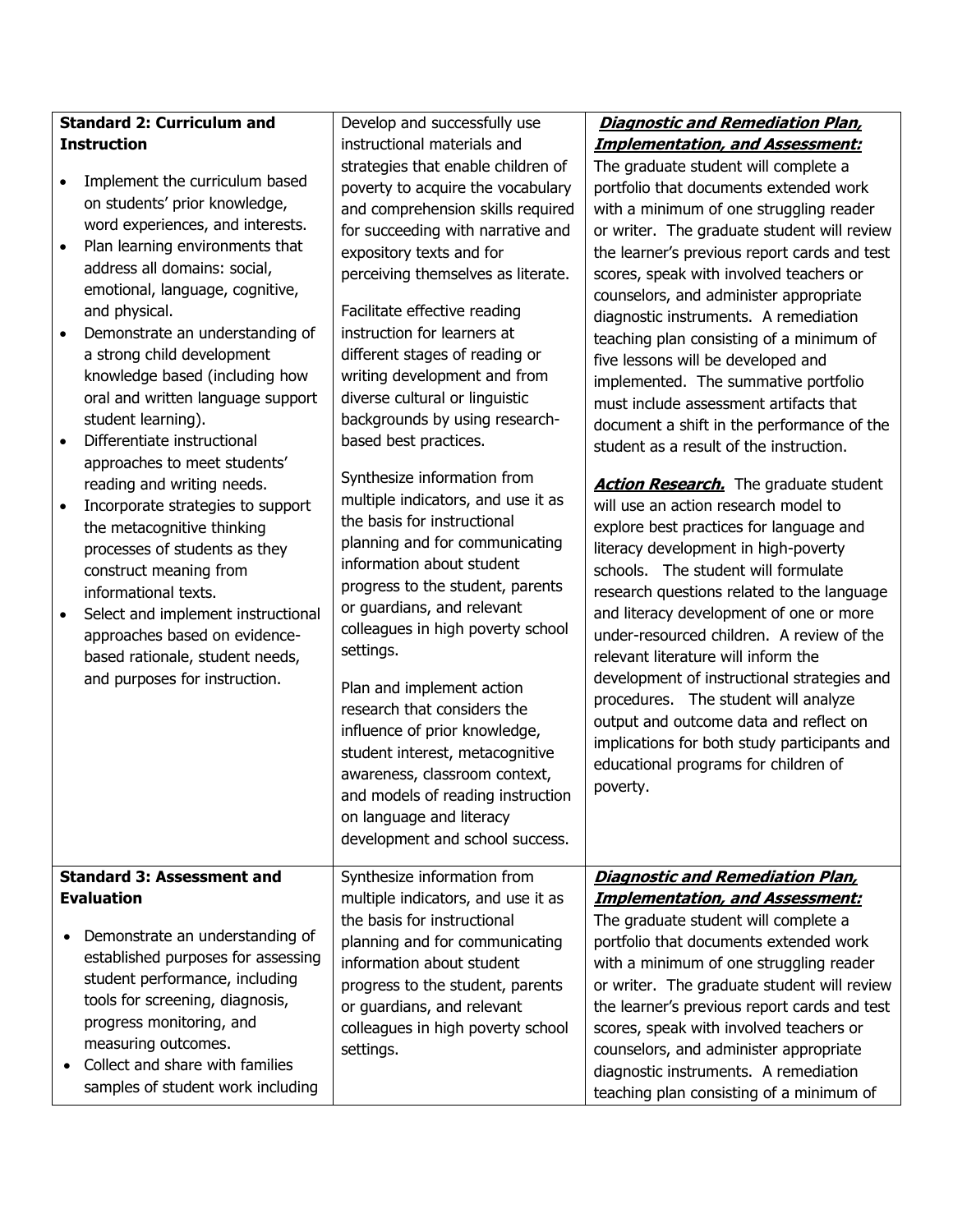| items such as photographs or<br>anecdotal records.<br>Use assessment data to evaluate<br>students' responses to instruction<br>and to develop relevant next steps<br>for teaching so that all students<br>use a variety of strategies<br>(monitoring, searching, predicting,<br>etc.). Interpret patterns in<br>classroom and individual students'<br>data.<br>Communicate assessment<br>purposes and a summary of<br>results to appropriate audiences<br>(i.e., student, parents or<br>guardians, colleagues, and<br>administrators).                                   | Plan and implement action<br>research that considers the<br>influence of prior knowledge,<br>student interest, metacognitive<br>awareness, classroom context,<br>and models of reading instruction<br>on language and literacy<br>development and school success.                                                                                                                                                                                                                                                                                                                                                                                                                                                     | five lessons will be developed and<br>implemented. The summative portfolio<br>must include assessment artifacts that<br>document a shift in the performance of the<br>student as a result of the instruction.<br><b>Action Research.</b> The graduate student<br>will use an action research model to<br>explore best practices for language and<br>literacy development in high-poverty<br>schools. The student will formulate<br>research questions related to the language<br>and literacy development of one or more<br>under-resourced children. A review of the<br>relevant literature will inform the<br>development of instructional strategies and<br>procedures. The student will analyze<br>output and outcome data and reflect on<br>implications for both study participants and<br>educational programs for children of<br>poverty.                                                                                                                                                                                                           |
|--------------------------------------------------------------------------------------------------------------------------------------------------------------------------------------------------------------------------------------------------------------------------------------------------------------------------------------------------------------------------------------------------------------------------------------------------------------------------------------------------------------------------------------------------------------------------|-----------------------------------------------------------------------------------------------------------------------------------------------------------------------------------------------------------------------------------------------------------------------------------------------------------------------------------------------------------------------------------------------------------------------------------------------------------------------------------------------------------------------------------------------------------------------------------------------------------------------------------------------------------------------------------------------------------------------|-------------------------------------------------------------------------------------------------------------------------------------------------------------------------------------------------------------------------------------------------------------------------------------------------------------------------------------------------------------------------------------------------------------------------------------------------------------------------------------------------------------------------------------------------------------------------------------------------------------------------------------------------------------------------------------------------------------------------------------------------------------------------------------------------------------------------------------------------------------------------------------------------------------------------------------------------------------------------------------------------------------------------------------------------------------|
| <b>Standard 4: Diversity</b><br>Provide instruction and<br>instructional formats that engage<br>students as agents of their own<br>learning.<br>Demonstrate the belief that all<br>children can learn (positive<br>comments during conferences,<br>specific feedback on<br>accomplishments, setting goals<br>within the learner's zone of<br>proximal development).<br>Demonstrate an understanding of<br>the ways in which diversity can be<br>used to strengthen a literate<br>society, making it more<br>productive, more adaptable to<br>change, and more equitable. | Demonstrate an understanding of<br>the psychological, sociological,<br>and linguistic foundations of<br>language and literacy processes<br>as they apply to children of<br>poverty.<br>Plan and implement action<br>research that considers the<br>influence of prior knowledge,<br>student interest, metacognitive<br>awareness, classroom context,<br>and models of reading instruction<br>on language and literacy<br>development and school success.<br>Develop and implement practices<br>that support language and<br>literacy development in school<br>and home environments.<br>Facilitate effective reading<br>instruction for learners at<br>different stages of reading or<br>writing development and from | <b>Professional Learning Community and</b><br><b>Reading Responses:</b> The student will<br>participate in a professional learning<br>community that reads selected professional<br>literature and engages in professional<br>discussions. The student must submit a<br>total of eight (8) responses to required<br>readings. The purpose of the response<br>journal is to encourage reflection and to<br>assist the student in making connections<br>between one's own experiences, beliefs,<br>and concerns as a teacher-researcher and<br>the discussions and required readings of<br>this course. Entries should reflect a<br>thorough analysis of readings, although<br>references to personal experiences and<br>opinions may be included.<br><b>Action Research.</b> The graduate student<br>will use an action research model to<br>explore best practices for language and<br>literacy development in high-poverty<br>schools. The student will formulate<br>research questions related to the language<br>and literacy development of one or more |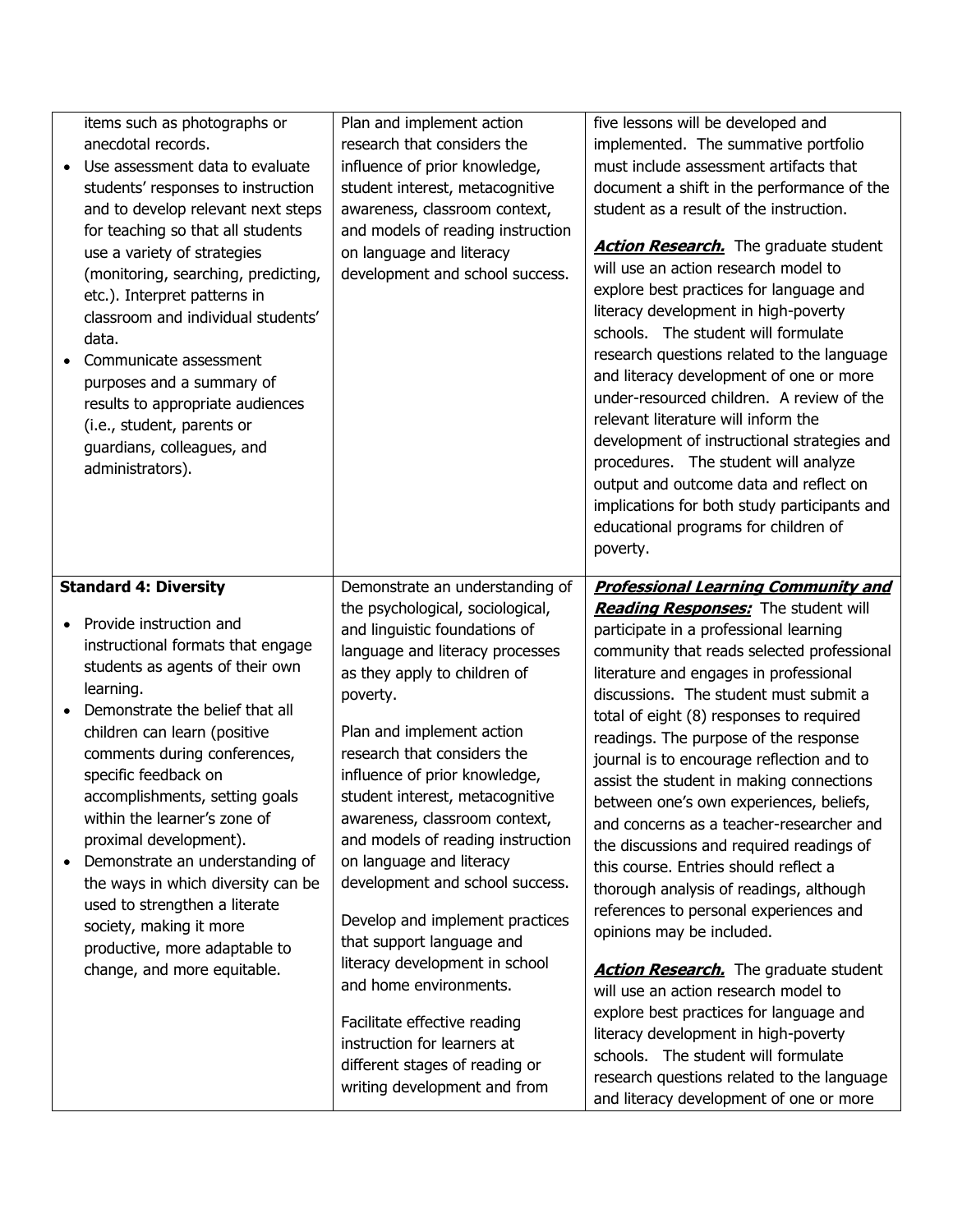|                                                                                                                                                                                                                                                                                                                                                                                                                                                                                                                                                                                                                                                                                                                                                                                         | diverse cultural or linguistic<br>backgrounds by using research-<br>based best practices.                                                                                                                                                                                                                                                                                                                      | under-resourced children. A review of the<br>relevant literature will inform the<br>development of instructional strategies and<br>procedures. The student will analyze<br>output and outcome data and reflect on<br>implications for both study participants and<br>educational programs for children of<br>poverty.                                                                                                                                                                                                                                                                                                                                                                                                                     |
|-----------------------------------------------------------------------------------------------------------------------------------------------------------------------------------------------------------------------------------------------------------------------------------------------------------------------------------------------------------------------------------------------------------------------------------------------------------------------------------------------------------------------------------------------------------------------------------------------------------------------------------------------------------------------------------------------------------------------------------------------------------------------------------------|----------------------------------------------------------------------------------------------------------------------------------------------------------------------------------------------------------------------------------------------------------------------------------------------------------------------------------------------------------------------------------------------------------------|-------------------------------------------------------------------------------------------------------------------------------------------------------------------------------------------------------------------------------------------------------------------------------------------------------------------------------------------------------------------------------------------------------------------------------------------------------------------------------------------------------------------------------------------------------------------------------------------------------------------------------------------------------------------------------------------------------------------------------------------|
| <b>Standard 5: Literate Environment</b><br>• Demonstrate a respectful attitude<br>toward all learners and<br>understand the roles of choice,<br>motivation, and scaffolded support<br>in creating low-risk and positive<br>social environments.<br>• Create and use routines to support<br>instructional and social goals (e.g.,<br>regular steps for sharing and<br>responding to stories, formats for<br>reporting, and efficient transitions<br>among activities spaces, and<br>online resources). Provide<br>consistent routines to promote<br>self-regulation as a reader, writer,<br>speaker and listener.<br>• Use various practices to<br>differentiate instruction (e.g.,<br>cooperative learning, literature<br>circles, partner work, and<br>research/investigation groups). | Develop and implement practices<br>that support language and<br>literacy development in school<br>and home environments.<br>Develop and successfully use<br>instructional materials and<br>strategies that enable children of<br>poverty to acquire the vocabulary<br>and comprehension skills required<br>for succeeding with narrative and<br>expository texts and for<br>perceiving themselves as literate. | <b>Professional Learning Community and</b><br>Reading Responses: The student will<br>participate in a professional learning<br>community that reads selected professional<br>literature and engages in professional<br>discussions. The student must submit a<br>total of eight (8) responses to required<br>readings. The purpose of the response<br>journal is to encourage reflection and to<br>assist the student in making connections<br>between one's own experiences, beliefs,<br>and concerns as a teacher-researcher and<br>the discussions and required readings of<br>this course. Entries should reflect a<br>thorough analysis of readings, although<br>references to personal experiences and<br>opinions may be included. |
| <b>Standard 6: Professional</b><br><b>Learning and Leadership</b><br>• Work collaboratively and<br>respectfully with families,<br>colleagues, and community<br>members to support students'<br>reading and writing.<br>• Implement plans and use results<br>for their own professional growth.<br>• Apply learning from professional<br>development to instructional<br>practices.<br>• Advocate with various groups<br>(e.g., administrators, school                                                                                                                                                                                                                                                                                                                                   | Plan and implement action<br>research that considers the<br>influence of prior knowledge,<br>student interest, metacognitive<br>awareness, classroom context,<br>and models of reading instruction<br>on language and literacy<br>development and school success.<br>Demonstrate a commitment to<br>on-going learning, teacher<br>leadership, and advocacy for<br>children of poverty.                         | <b>Reflection Journal and Participation:</b><br>The student will complete journal entries<br>that include reflective and critical<br>commentary on the readings and report<br>progress made on assignments. The<br>student will participate in class discussions<br>and related activities in a genuine and<br>informed manner.<br><b>Professional Growth:</b> The student will<br>participate in a minimum of one FMU<br>Center of Excellence event or other<br>professional learning activity that focuses                                                                                                                                                                                                                              |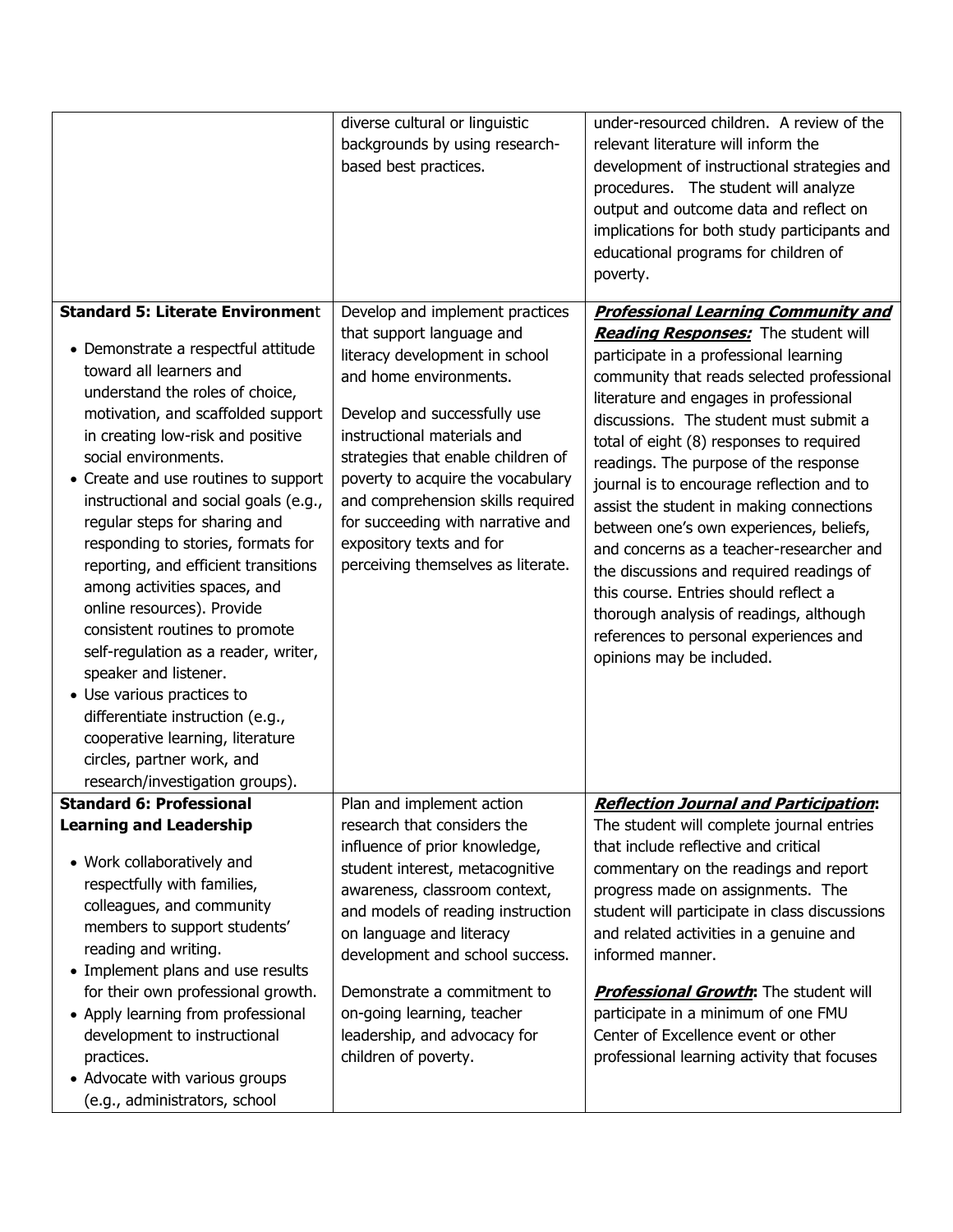| boards, and local, state, and                                |                                 | on children of poverty. A one page written        |
|--------------------------------------------------------------|---------------------------------|---------------------------------------------------|
| federal policymaking bodies) for                             |                                 | reflection journal entry must be submitted.       |
| needed organizational and                                    |                                 | <b>Service:</b> The student will participate in a |
| instructional changes.                                       |                                 | minimum of one service                            |
|                                                              |                                 | learning/volunteerism activity that focuses       |
|                                                              |                                 | on children living in poverty during the          |
|                                                              |                                 | semester in which the course is taught            |
|                                                              |                                 | approved in advance by the professor. A           |
|                                                              |                                 | one page written reflection journal entry         |
|                                                              |                                 | must be submitted.                                |
|                                                              |                                 |                                                   |
|                                                              |                                 | <b>Action Research.</b> The graduate student      |
|                                                              |                                 | will use an action research model to              |
|                                                              |                                 | explore best practices for language and           |
|                                                              |                                 | literacy development in high-poverty              |
|                                                              |                                 | schools. The student will formulate               |
|                                                              |                                 | research questions related to the language        |
|                                                              |                                 | and literacy development of one or more           |
|                                                              |                                 | under-resourced children. A review of the         |
|                                                              |                                 | relevant literature will inform the               |
|                                                              |                                 | development of instructional strategies and       |
|                                                              |                                 | procedures. The student will analyze              |
|                                                              |                                 | output and outcome data and reflect on            |
|                                                              |                                 | implications for both study participants and      |
|                                                              |                                 | educational programs for children of              |
|                                                              |                                 | poverty.                                          |
| <b>Standard 7: Dual Language</b>                             | Develop and implement practices | <b>Diagnostic and Remediation Plan,</b>           |
| <b>Learners (English Language</b>                            | that support language and       | <b>Implementation, and Assessment:</b>            |
| Learners)                                                    | literacy development in school  | The graduate student will complete a              |
|                                                              | and home environments.          | portfolio that documents extended work            |
| • Use the gradual release of                                 |                                 | with a minimum of one struggling reader           |
| responsibility model (Pearson &                              | Facilitate effective reading    | or writer. The graduate student will review       |
| Gallagher, 1983) to support and<br>assist students: show how | instruction for learners at     | the learner's previous report cards and test      |
| strategies improve                                           | different stages of reading or  | scores, speak with involved teachers or           |
| comprehension, highlight                                     | writing development and from    | counselors, and administer appropriate            |
| importance of prior knowledge,                               | diverse cultural or linguistic  | diagnostic instruments. A remediation             |
| think aloud to make thinking                                 | backgrounds by using research-  | teaching plan consisting of a minimum of          |
| evident, provide guided and                                  | based best practices.           | five lessons will be developed and                |
| independent practice, shift                                  |                                 | implemented. The summative portfolio              |
| responsibility for strategy selection                        |                                 | must include assessment artifacts that            |
| to students.<br>Know students and their interests            |                                 | document a shift in the performance of the        |
| to develop curriculum.                                       |                                 | student as a result of the instruction.           |
| Use culturally-based funds of<br>$\bullet$                   |                                 |                                                   |
| knowledge, home literacies. And                              |                                 | <b>Action Research.</b> The graduate student      |
| home surveys and questionnaires.                             |                                 | will use an action research model to              |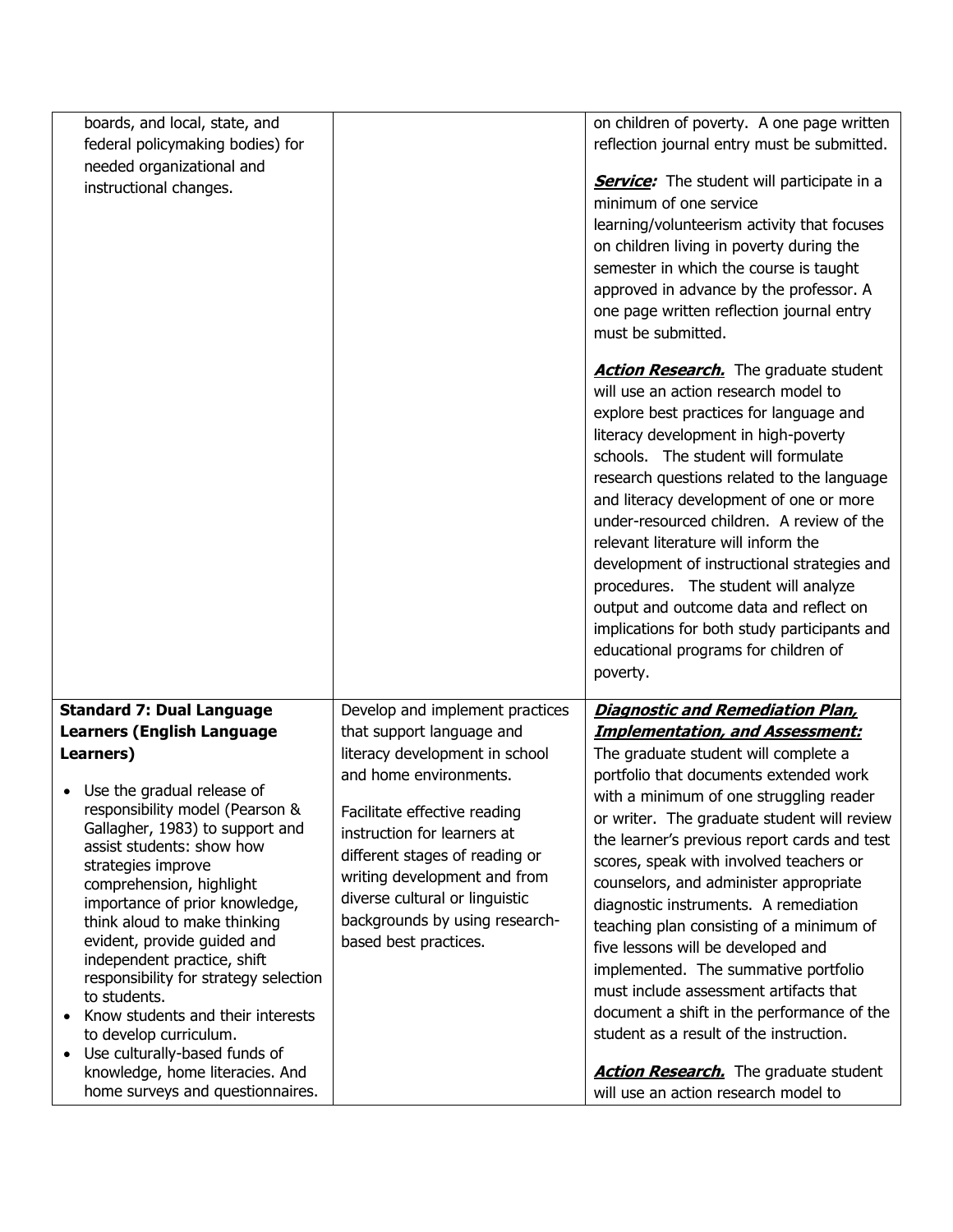|                                                                                                                                                                                                                                                                                                                                                        |                                                                                                                                                                                                                                                                                                                                                                                                                 | explore best practices for language and<br>literacy development in high-poverty<br>schools. The student will formulate<br>research questions related to the language<br>and literacy development of one or more<br>under-resourced children. A review of the<br>relevant literature will inform the<br>development of instructional strategies and<br>procedures. The student will analyze<br>output and outcome data and reflect on<br>implications for both study participants and<br>educational programs for children of<br>poverty.                                                                                                                                                                                                                                                                                                                                                                                                                                                                                                                                     |
|--------------------------------------------------------------------------------------------------------------------------------------------------------------------------------------------------------------------------------------------------------------------------------------------------------------------------------------------------------|-----------------------------------------------------------------------------------------------------------------------------------------------------------------------------------------------------------------------------------------------------------------------------------------------------------------------------------------------------------------------------------------------------------------|------------------------------------------------------------------------------------------------------------------------------------------------------------------------------------------------------------------------------------------------------------------------------------------------------------------------------------------------------------------------------------------------------------------------------------------------------------------------------------------------------------------------------------------------------------------------------------------------------------------------------------------------------------------------------------------------------------------------------------------------------------------------------------------------------------------------------------------------------------------------------------------------------------------------------------------------------------------------------------------------------------------------------------------------------------------------------|
| <b>Standard 8: Home and School</b><br><b>Connections</b><br>Use families' "funds of knowledge"<br>as a way of validating students'<br>home culture.<br>Acquire knowledge of why parents<br>may or may not participate in<br>school activities.<br>Develop strategies to involve<br>parents in a way that is<br>comfortable for them to be<br>involved. | Develop and implement practices<br>that support language and<br>literacy development in school<br>and home environments.<br>Synthesize information from<br>multiple indicators, and use it as<br>the basis for instructional<br>planning and for communicating<br>information about student<br>progress to the student, parents<br>or guardians, and relevant<br>colleagues in high poverty school<br>settings. | <b>Professional Learning Community and</b><br>Reading Responses: The student will<br>participate in a professional learning<br>community that reads selected professional<br>literature and engages in professional<br>discussions. The student must submit a<br>total of eight (8) responses to required<br>readings. The purpose of the response<br>journal is to encourage reflection and to<br>assist the student in making connections<br>between one's own experiences, beliefs,<br>and concerns as a teacher-researcher and<br>the discussions and required readings of<br>this course. Entries should reflect a<br>thorough analysis of readings, although<br>references to personal experiences and<br>opinions may be included.<br><b>Reflection Journal and Participation:</b><br>The student will complete journal entries<br>that include reflective and critical<br>commentary on the readings and report<br>progress made on assignments. The<br>student will participate in class discussions<br>and related activities in a genuine and<br>informed manner. |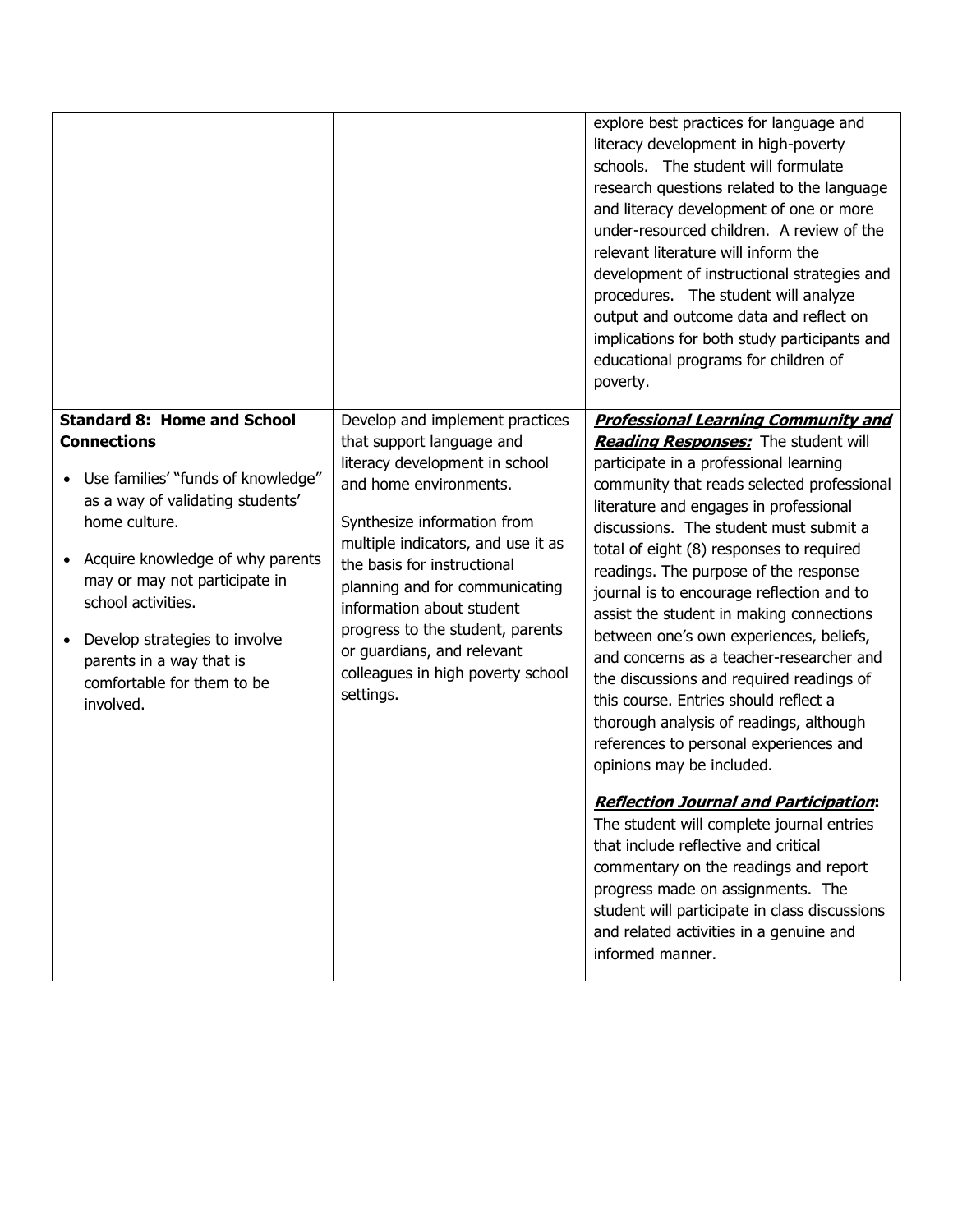#### **Methods of Presentation**

Each class will be a combination of demonstration/modeling, discussion, and direct teaching of techniques followed by hands-on practice by graduate students in the field setting. They will have opportunities to work independently and collaboratively with others. Peer coaching and peer review techniques will be used to facilitate instruction, learning and assessment.

#### **Course Requirements**

- 1. Attendance and participation in all classes and related activities.
- 2. Completion of required readings and other preparations before class and as indicated on schedule.
- 3. Successful completion of all assignments, projects, quizzes and demonstrations.

### **Course Policies (Attendance, Grading, Professional Behavior)**

#### **Professional Behavior**

Dispositions are as important as academic work. Graduate students are expected to conduct themselves in a professional manner at all times. This includes adhering to the FMU attendance policy [no more than two absences]; punctuality for all classes and meetings [note: two tardies/early departures equal one absence]; and the active cultivation of positive professional relationships.

All class participants have the right to learn in a respectful environment and the instructor has the right to teach in a respectful environment. Engaging in personal conversations, preparing assignments for another class, checking cell phones, emails, or text messages, or otherwise being inattentive distracts other class participants, including the instructional leader, and is never allowed.

It is expected that all graduate students contribute to class in an appropriate and meaningful manner.

Any failure to demonstrate appropriate professional dispositions will result in disciplinary actions that comply with FMU School of Education policies that may include withdrawal from the course.

#### **Collaboration**

Graduate students are encouraged to take advantage of peers as resources as appropriate throughout the course, and, **when approved in advance by the professor**, they may collaborate on assignments.

### **Assignment Deadlines**

Assignments and responsibilities are due at the beginning of class on the date specified. Assignments will be considered unacceptable past the due date, unless approved in advance by the professor, and late assignment grades may be dropped one letter grade for each day late IF the late submission is accepted by the professor. Graduate students must retain all graded assignments throughout the course. These must be presented should any discrepancy occur between grades received and recorded. Should questions emerge about an assignment, the professor must be contacted WELL IN ADVANCE of the due date for clarification or other assistance.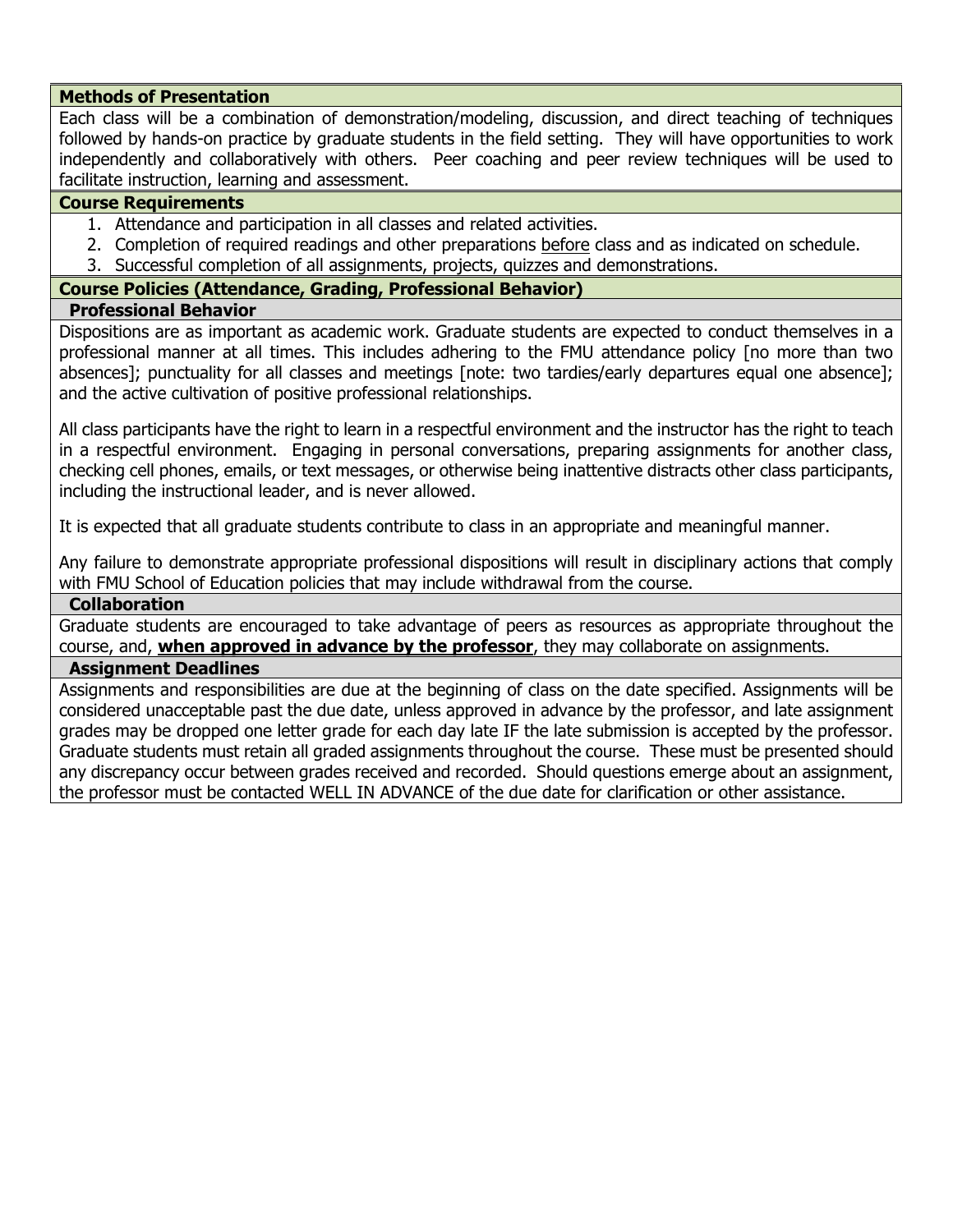| <b>Grading Scale</b>                                                                                                                                                                                                                                                                                                                                                                                                          |                     |                                                                      |                             |                                                                                                                      |                                                                                                                                                                                                                                                                                       |
|-------------------------------------------------------------------------------------------------------------------------------------------------------------------------------------------------------------------------------------------------------------------------------------------------------------------------------------------------------------------------------------------------------------------------------|---------------------|----------------------------------------------------------------------|-----------------------------|----------------------------------------------------------------------------------------------------------------------|---------------------------------------------------------------------------------------------------------------------------------------------------------------------------------------------------------------------------------------------------------------------------------------|
| The following generic Scoring Rubric should be used for guidance:                                                                                                                                                                                                                                                                                                                                                             |                     |                                                                      |                             |                                                                                                                      |                                                                                                                                                                                                                                                                                       |
| <b>SCORE</b>                                                                                                                                                                                                                                                                                                                                                                                                                  |                     |                                                                      |                             | <b>DESCRIPTORS</b>                                                                                                   |                                                                                                                                                                                                                                                                                       |
| OK FOR<br><b>CREDIT</b>                                                                                                                                                                                                                                                                                                                                                                                                       | $\overline{2}$<br>1 |                                                                      |                             | Well organized throughout; followed all instructions fully.<br>Generally well organized; followed most instructions. | Exceeds Expectations. Completely thorough and thoughtful submission.<br>Details are clear and supportive of the topic under investigation.<br>Reflection includes deep analysis, application, and plans for future.<br>Meets Expectations. Mostly thorough and thoughtful submission. |
|                                                                                                                                                                                                                                                                                                                                                                                                                               |                     |                                                                      |                             |                                                                                                                      | Details are mostly clear and supportive of the topic under investigation.                                                                                                                                                                                                             |
| <b>MUST RESUBMIT</b><br><b>FOR CREDIT</b>                                                                                                                                                                                                                                                                                                                                                                                     | $\bf{0}$            |                                                                      | Does not meet expectations. |                                                                                                                      | Reflection includes basic analysis, application, and plans for future.                                                                                                                                                                                                                |
|                                                                                                                                                                                                                                                                                                                                                                                                                               |                     |                                                                      | <b>REMEMBER:</b>            |                                                                                                                      |                                                                                                                                                                                                                                                                                       |
|                                                                                                                                                                                                                                                                                                                                                                                                                               |                     | <b>Must score 1 or higher for assignment to count <math>-</math></b> |                             |                                                                                                                      |                                                                                                                                                                                                                                                                                       |
|                                                                                                                                                                                                                                                                                                                                                                                                                               |                     |                                                                      | <b>GRADING SCALE:</b>       |                                                                                                                      |                                                                                                                                                                                                                                                                                       |
| A - 42-37                                                                                                                                                                                                                                                                                                                                                                                                                     | B+ - 36-34          | $B - 33-31$                                                          | $C+ - 30-28$                | $C - 27 - 25$                                                                                                        | NC-Below 25                                                                                                                                                                                                                                                                           |
| Each item must be present and acceptable in order to earn the minimum acceptable<br>grade of 1 on a sketch notes assignment.<br><b>ORGANIZATION</b><br>Follows format - Left side - Content<br>Follows format - Right upper - Application<br>Follows format - Right lower - Reflection<br><b>DESIGN &amp; DEVELOPMENT</b><br>Neat, easily read<br>Photo submission clear and readable<br>Inserts or glue-ins well-constructed |                     |                                                                      |                             |                                                                                                                      |                                                                                                                                                                                                                                                                                       |
| Color used as a basic creative element throughout                                                                                                                                                                                                                                                                                                                                                                             |                     |                                                                      |                             |                                                                                                                      |                                                                                                                                                                                                                                                                                       |
| Emphasizers (highlights, boxes, bold lines or circles) used as basic creative elements                                                                                                                                                                                                                                                                                                                                        |                     |                                                                      |                             |                                                                                                                      |                                                                                                                                                                                                                                                                                       |
| Minimum of 2 inserts, glue-ins, doodles, sketches, etc. included on a 2-page spread<br>Bullet points or numbering used to illuminate key points (avoid narratives!)                                                                                                                                                                                                                                                           |                     |                                                                      |                             |                                                                                                                      |                                                                                                                                                                                                                                                                                       |
| <b>CONTENT</b>                                                                                                                                                                                                                                                                                                                                                                                                                |                     |                                                                      |                             |                                                                                                                      |                                                                                                                                                                                                                                                                                       |
| Content (left side) accurate                                                                                                                                                                                                                                                                                                                                                                                                  |                     |                                                                      |                             |                                                                                                                      |                                                                                                                                                                                                                                                                                       |
| Content (left side) detailed and thorough                                                                                                                                                                                                                                                                                                                                                                                     |                     |                                                                      |                             |                                                                                                                      |                                                                                                                                                                                                                                                                                       |
| 3 high-quality applications (upper right) included                                                                                                                                                                                                                                                                                                                                                                            |                     |                                                                      |                             |                                                                                                                      |                                                                                                                                                                                                                                                                                       |
| Reflection (lower right) shows evidence of thought                                                                                                                                                                                                                                                                                                                                                                            |                     |                                                                      |                             |                                                                                                                      |                                                                                                                                                                                                                                                                                       |
| Reflection (lower right) relates content to self or personal experiences                                                                                                                                                                                                                                                                                                                                                      |                     |                                                                      |                             |                                                                                                                      |                                                                                                                                                                                                                                                                                       |
| Reflection (lower right) includes 'take-aways' for self                                                                                                                                                                                                                                                                                                                                                                       |                     |                                                                      |                             |                                                                                                                      |                                                                                                                                                                                                                                                                                       |
|                                                                                                                                                                                                                                                                                                                                                                                                                               |                     | <b>OVERVIEW OF STUDY AND ASSIGNMENTS</b>                             |                             |                                                                                                                      |                                                                                                                                                                                                                                                                                       |
|                                                                                                                                                                                                                                                                                                                                                                                                                               |                     |                                                                      |                             |                                                                                                                      | This course is entitled "Language, Literacy, and Poverty," and is required by, and directly aligned with, the                                                                                                                                                                         |
|                                                                                                                                                                                                                                                                                                                                                                                                                               |                     |                                                                      |                             |                                                                                                                      | requirements for South Carolina's Add-On Certification for Teachers of Children of Poverty. The challenge in                                                                                                                                                                          |

the development of this course is to consider three fundamental questions: Why would our State Board of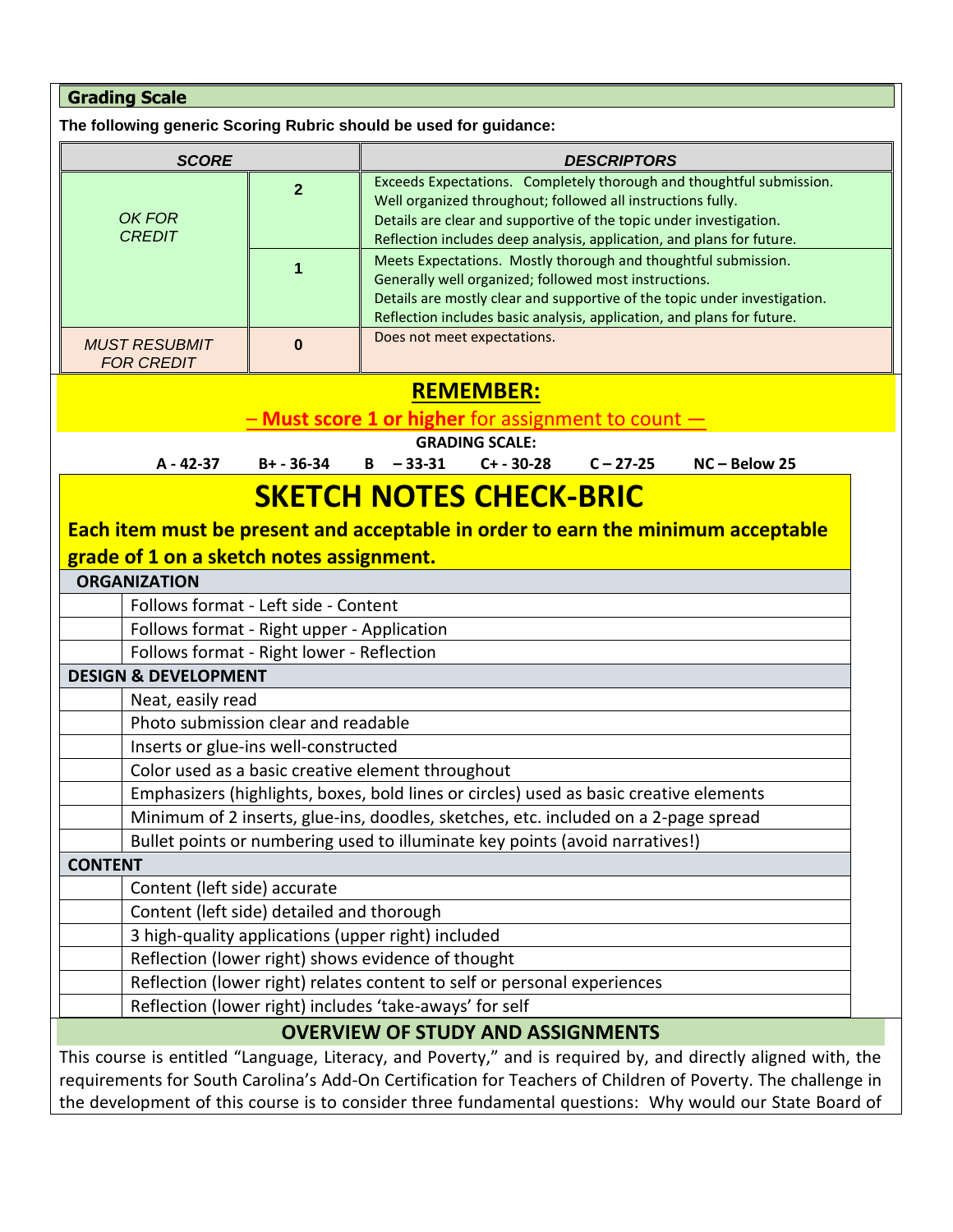Education include—rather require—a specialized focus on language and literacy for an area of certification focused on under-resourced students? How can the content of this course really assist educators who work with under-resourced learners? How can relevant and authentic field assignments be designed for any and all educators in order to meet that state requirement for all Add-On Certification courses?

In response to these questions, a series of study assignments have been developed to explore issues around language and literacy, especially through the lens of the needs of students who arrive with limited resources. Assignments have been designed to facilitate deep study by any and all educators, including those who regularly and explicitly teach formal reading in the early years, as well as teachers who facilitate literacy development through upper elementary, the middle years, and into secondary school classrooms. The assignments are designed to be flexible enough to facilitate study by all educators, including those who work outside of the areas of English and Language Arts. Graduate students in this course, including ELA teachers, as well as biology and physical education teachers, and guidance counselors and school leaders should all be able to authentically participate in this study of language, literacy, and poverty in terms of both theory and pedagogy. Students should communicate with the course professor if modifications are needed to fit a specific job assignment.

Previously two textbooks were used as the basis for this course content, however language and literacy research is rapidly changing now and has been changing dramatically in recent years as more research has emerged in the area of the science of learning. Therefore the material from those two books has been condensed to allow for a broader range of study.

Rather than restating the work of experts in the field, webinars actually presented by those experts will form the foundation for most of the course content. Additionally, print resources are provided to support the study. Graduate students will create sketch notes representing their learning or complete other assignment templates. Students should plan to spend about two hours on each required study assignment.

Concepts from study assignments will then be applied through a case study and action research that is specifically designed to meet the needs of one or more learners in the student's classroom or school.

### A*ssignments shaded in GREEN are required.*

**1 Name the Issues.** The purpose of this assignment is to name the issues—and to define what is meant by language, what is meant by literacy, and the role of poverty in both. To that end, students will read from selected on-line articles and then use that information in an analysis that is also informed by personal experiences in high-poverty schools. The goal is to end with a definition of language, literacy, and poverty in general, but also in terms of the students taught every day.

**Study Resources – Select from the following or research to find others that are meaningful for you:**  Au, K. H. (2014). A multicultural perspective on policies for improving literacy achievement: Equity and excellence. Retrieved January 8, 2017 from <https://www.routledgehandbooks.com/doi/10.4324/9781410605023>

Berliner, David C. (2009, March 9). Poverty and Potential: Out-of-School Factors and School Success. Retrieved from<http://nepc.colorado.edu/publication/poverty-and-potential>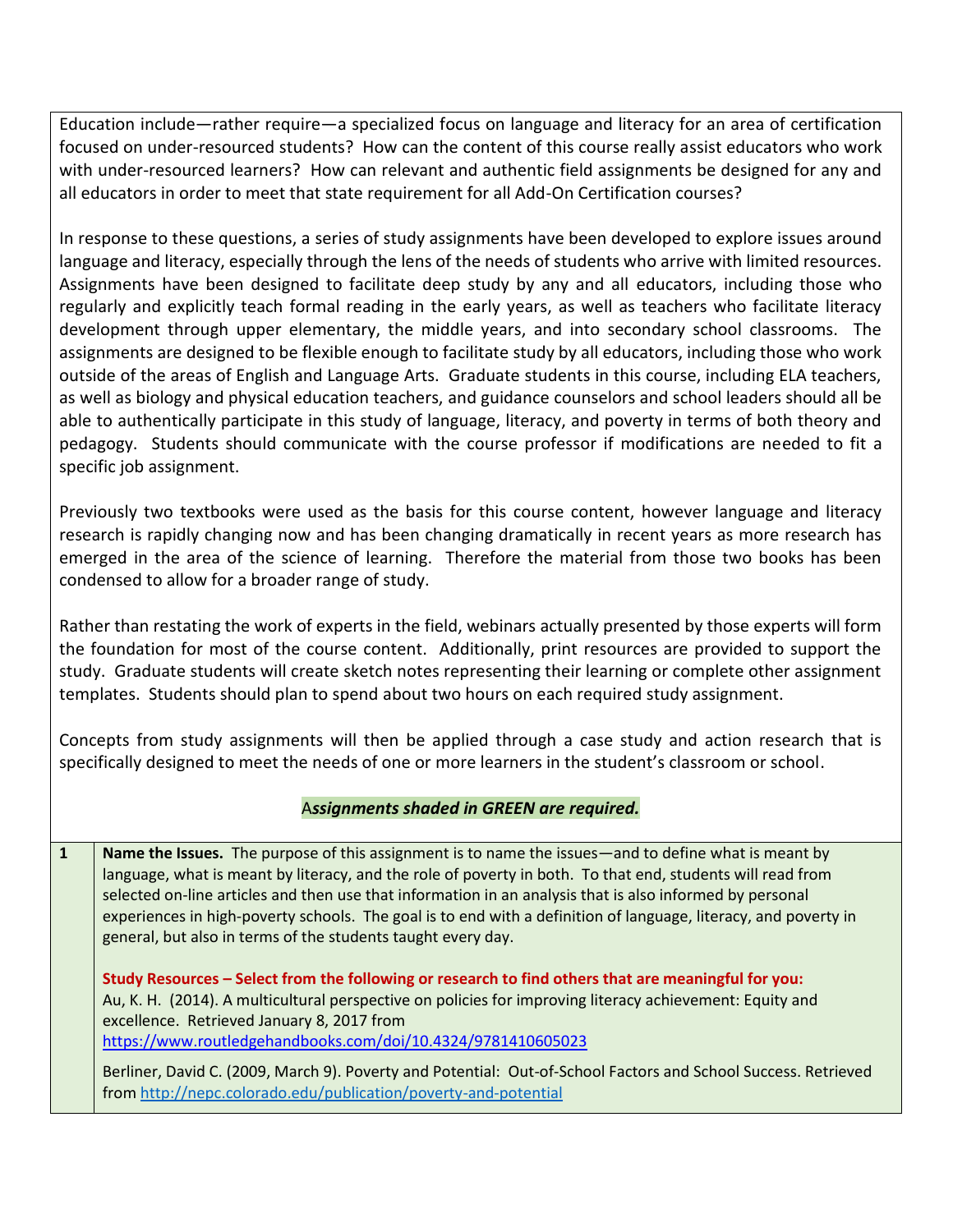Carey, B. (2013). Language gap between rich and poor children begins in infancy, Stanford psychologists find. *Stanford Report, September 25, 2013.* Retrieved June 16, 2021 from <https://news.stanford.edu/news/2013/september/toddler-language-gap-091213.html>

Carpenter, Vickie. (2017, February 28). Children deserve the best education, all the time. Retrieved from [http://www.cpag.org.nz/children-deserve-the-best-education-all-the/.](http://www.cpag.org.nz/children-deserve-the-best-education-all-the/)

Colker, L. J. (2014). The word gap: The early years make the difference. *Teaching Young Children*, 7(3). Retrieved from<https://www.naeyc.org/resources/pubs/tyc/feb2014/the-word-gap>

Ferlazzo, L. (2017, January 28). *Response: ELL students' home language is an asset, not a 'barrier'* [Blog post]. Retrieved from

[http://blogs.edweek.org/teachers/classroom\\_qa\\_with\\_larry\\_ferlazzo/2017/01/response\\_an\\_ell\\_students\\_hom](http://blogs.edweek.org/teachers/classroom_qa_with_larry_ferlazzo/2017/01/response_an_ell_students_home_language_is_an_asset_not_a_barrier.html?cmp=eml-enl-eu-news3) [e\\_language\\_is\\_an\\_asset\\_not\\_a\\_barrier.html?cmp=eml-enl-eu-news3](http://blogs.edweek.org/teachers/classroom_qa_with_larry_ferlazzo/2017/01/response_an_ell_students_home_language_is_an_asset_not_a_barrier.html?cmp=eml-enl-eu-news3)

Hart, B. and Risley. T. (2003). The early catastrophe: The 30 million word gap by age 3. *American Educator, 27(1),* 4 – 9. Retrieved from<https://www.aft.org/sites/default/files/periodicals/TheEarlyCatastrophe.pdf>

Hirsch-Pasek, K., Adamson, L., Bakerman, R., Owen, M., Golinkoff, R., Pace, A., Yust, P., & Suma, K. (2015). The contribution of early communication quality to low-income children's language success. *Psychological Science*,  $26(7)$ ,  $1 - 13$ . Retrieved from

<http://journals.sagepub.com/doi/full/10.1177/0956797615581493>

Krashen, S. (2014) The Common Core: A disaster for libraries, a disaster for language arts, a disaster for American education. *Knowledge Quest* 42(3): 37-45. Retrieved from

http://www.sdkrashen.com/content/articles/2014 the common core-

[\\_a\\_disaster\\_for\\_libraries%2C\\_a\\_disaster\\_for\\_language\\_arts%2C\\_a\\_disaster\\_for\\_american\\_education.pdf](http://www.sdkrashen.com/content/articles/2014_the_common_core-_a_disaster_for_libraries%2C_a_disaster_for_language_arts%2C_a_disaster_for_american_education.pdf)

Massachusetts Institute of Technology. (2017, June 12). Socioeconomic background linked to reading improvement: Dyslexic children from lower-income families benefit more from summer reading intervention. *ScienceDaily*. Retrieved June 16, 2021 fro[m www.sciencedaily.com/releases/2017/06/170612153536.htm](http://www.sciencedaily.com/releases/2017/06/170612153536.htm)

Micklos, J. (2016, June 6). Harnessing the power of parents to reach reluctant readers. *ASCD Express.* Retrieved from<http://www.ascd.org/ascd-express/vol11/1119-micklos.aspx>

New York University. (2017, April 14). Low-income children missing out on language learning both at home and at school: A double dose of disadvantage. *ScienceDaily*. Retrieved June 15, 2021 from [www.sciencedaily.com/releases/2017/04/170414105818.htm](http://www.sciencedaily.com/releases/2017/04/170414105818.htm)

New York University. (2018, April 30). Proximity to books and adult support enhance children's learning opportunities. *ScienceDaily*. Retrieved June 16, 2021 from [www.sciencedaily.com/releases/2018/04/180430160455.htm](http://www.sciencedaily.com/releases/2018/04/180430160455.htm)

Neuman, S.B., & Moland, N. (2016). Book deserts: The consequences of income segregation on children's access to print. *Urban Education*. doi:10.1177/0042085916654525. Retrieved from [https://static1.squarespace.com/static/5731ee0840261d67c7155483/t/57900a5f3e00bebc2bda304d/1469057](https://static1.squarespace.com/static/5731ee0840261d67c7155483/t/57900a5f3e00bebc2bda304d/1469057632821/Neuman+and+Moland_Book+Deserts%2C+The+Consequence+of+Income+Segregation+on+Children%27s+Access+to+Print_2016.pdf) [632821/Neuman+and+Moland\\_Book+Deserts%2C+The+Consequence+of+Income+Segregation+on+Children%2](https://static1.squarespace.com/static/5731ee0840261d67c7155483/t/57900a5f3e00bebc2bda304d/1469057632821/Neuman+and+Moland_Book+Deserts%2C+The+Consequence+of+Income+Segregation+on+Children%27s+Access+to+Print_2016.pdf) [7s+Access+to+Print\\_2016.pdf](https://static1.squarespace.com/static/5731ee0840261d67c7155483/t/57900a5f3e00bebc2bda304d/1469057632821/Neuman+and+Moland_Book+Deserts%2C+The+Consequence+of+Income+Segregation+on+Children%27s+Access+to+Print_2016.pdf)

Parrett, W. & Budge, K. (2013). How does poverty Influence learning? *Edutopia*. Retrieved June 16, 2021 from <http://www.edutopia.org/blog/how-does-poverty-influence-learning-william-parrett-kathleen-budge>Stanford Report, September 25, 2013

Perkins, S. C., Finegood, E. D., & Swain, J. E. (2013). Poverty and language development: roles of parenting and stress. Innovations in clinical neuroscience, 10(4), 10–19.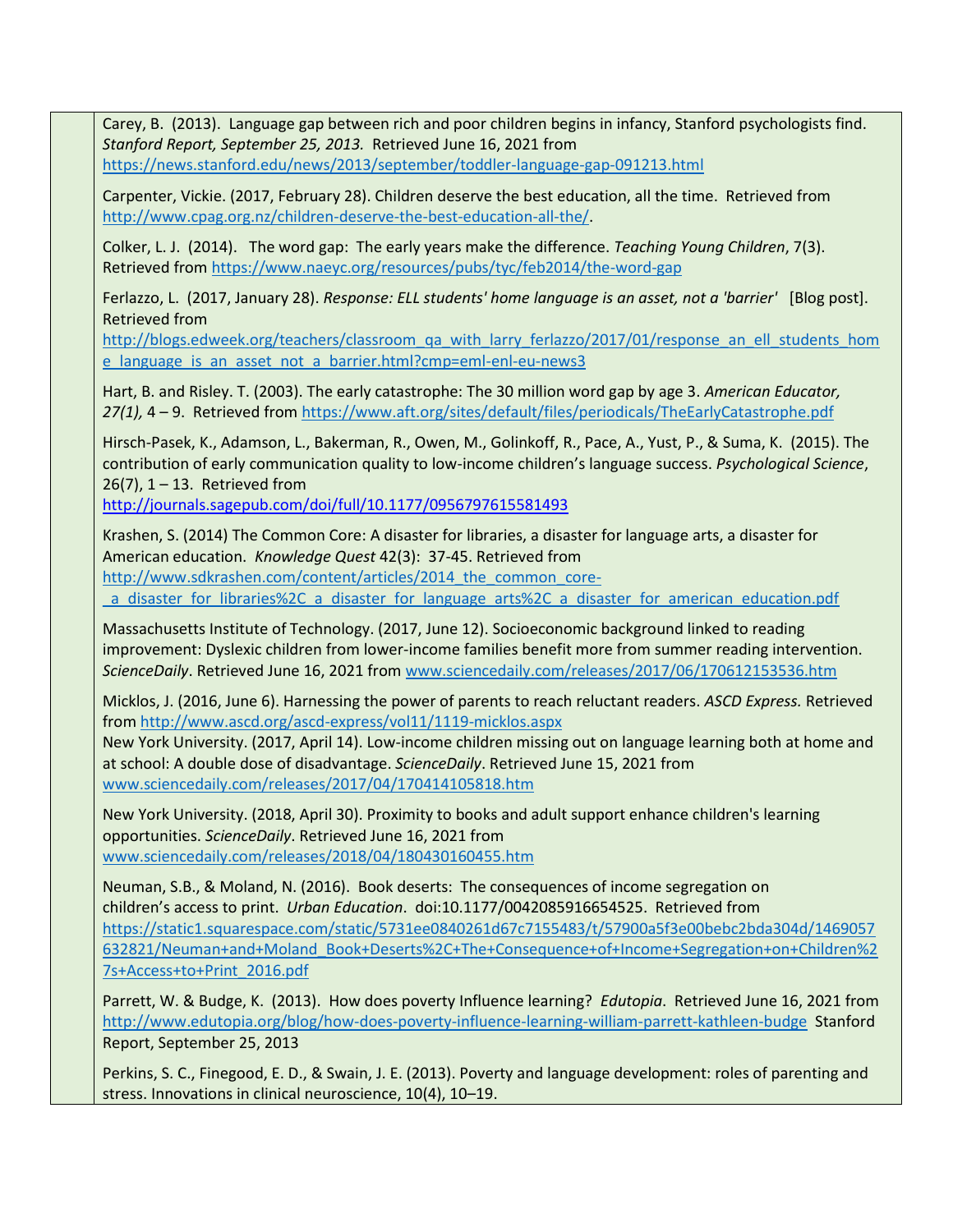|                | https://www.ncbi.nlm.nih.gov/pmc/articles/PMC3659033/                                                                                                                                                                                                                                                                                                                                                                                                                                                                                                                                                                                                                                                                                                                                                                                                                    |
|----------------|--------------------------------------------------------------------------------------------------------------------------------------------------------------------------------------------------------------------------------------------------------------------------------------------------------------------------------------------------------------------------------------------------------------------------------------------------------------------------------------------------------------------------------------------------------------------------------------------------------------------------------------------------------------------------------------------------------------------------------------------------------------------------------------------------------------------------------------------------------------------------|
|                | Schwab, J. F., & Lew-Williams, C. (2016). Language learning, socioeconomic status, and child-directed speech.<br>Wiley interdisciplinary reviews. Cognitive science, 7(4), 264-275. https://doi.org/10.1002/wcs.1393<br>https://www.ncbi.nlm.nih.gov/pmc/articles/PMC5901657/                                                                                                                                                                                                                                                                                                                                                                                                                                                                                                                                                                                            |
|                | Vasconcelos, K. (2017, April 4). 3 Ways Poverty Impacts Children Learning to Read. Scientific Learning. [Blog<br>post]. Retrieved from https://www.scilearn.com/blog/3-ways-poverty-impacts-children-learning-read                                                                                                                                                                                                                                                                                                                                                                                                                                                                                                                                                                                                                                                       |
|                | Ward, D., Ed. (2021). Take poverty out of the literacy equation for good. Language Magazine. Retrieved June<br>16, 2021 from https://www.languagemagazine.com/2021/04/20/take-poverty-out-of-the-literacy-equation-for-<br>good/                                                                                                                                                                                                                                                                                                                                                                                                                                                                                                                                                                                                                                         |
|                | Assignment #1: Complete attached assignment template. - WEIGHT X 2                                                                                                                                                                                                                                                                                                                                                                                                                                                                                                                                                                                                                                                                                                                                                                                                       |
| $\overline{2}$ | Giving our Children a Fighting Chance. The purpose of this assignment is to read and reflect on the<br>abbreviated analysis of the text by Susan Neuman and Donna Celano, Giving our Children a Fighting Chance:<br>Poverty, Literacy, and the Development of Information Capital. Students in a previous semester suggested that<br>a professional article by the same authors could be substitute for the entire text, however I have copies of the<br>full book if you would like to borrow. Students are not expected to create a detailed book outline or other<br>traditional representations of reading. Instead, students should read with an eye for what matters most from a<br>personal perspective. What lessons can be taken from this that can generally or specifically inform policy and<br>practice at the classroom, school, district, or state level? |
|                | <b>Study Resource:</b><br>https://journals.sagepub.com/doi/pdf/10.1177/2381336916661543                                                                                                                                                                                                                                                                                                                                                                                                                                                                                                                                                                                                                                                                                                                                                                                  |
|                | <b>Assignment #2: Sketch Notes - 2 page s</b>                                                                                                                                                                                                                                                                                                                                                                                                                                                                                                                                                                                                                                                                                                                                                                                                                            |
| 3              | What is hot? What should be hot? The purpose of this assignment is to consider a range of current topics in<br>language, literacy, and poverty and to consider all in terms of both current research and professional<br>experience. The goal is to clarify thinking and to form a baseline from which the study can grow over the course<br>of the semester.                                                                                                                                                                                                                                                                                                                                                                                                                                                                                                            |
|                | <b>Study Resource:</b><br>International Literacy Association. (2020). <i>What's hot in literacy report</i> . Newark, DE: Author.<br>https://www.literacyworldwide.org/docs/default-source/resource-documents/whatshotreport 2020 final.pdf                                                                                                                                                                                                                                                                                                                                                                                                                                                                                                                                                                                                                               |
|                | Assignment #3: Complete attached assignment document. - WEIGHT X 2                                                                                                                                                                                                                                                                                                                                                                                                                                                                                                                                                                                                                                                                                                                                                                                                       |
| 4              | What are the 'reading wars?' The purpose of this module is to review current conversations around this<br>statement, "The reading wars are over and science lost." The goal of this study is to clarify thinking based on<br>readings and personal teaching experiences.                                                                                                                                                                                                                                                                                                                                                                                                                                                                                                                                                                                                 |
|                | <b>Study Resources:</b><br>The reading wars, explained [Audio podcast] (28 minutes)<br>https://ed.stanford.edu/news/reading-wars-explained                                                                                                                                                                                                                                                                                                                                                                                                                                                                                                                                                                                                                                                                                                                               |
|                | Riley, B. (2020). Drawing on reading science without starting a war. Educational Leadership, 77(5), 16-20.<br>http://www.ascd.org/publications/educational-leadership/feb20/vol77/num05/Drawing-on-Reading-Science-<br>Without-Starting-a-War.aspx                                                                                                                                                                                                                                                                                                                                                                                                                                                                                                                                                                                                                       |
|                | A conversation with Daniel Willingham (41 minutes)                                                                                                                                                                                                                                                                                                                                                                                                                                                                                                                                                                                                                                                                                                                                                                                                                       |
|                | https://amplify.com/science-of-reading-the-                                                                                                                                                                                                                                                                                                                                                                                                                                                                                                                                                                                                                                                                                                                                                                                                                              |
|                | podcast/?utm_campaign=FY21_ElemLitSolutions_SORpodcast_National_season3&utm_medium=email&_hsenc<br>$=p2$ ANqtz-8 $v$ -                                                                                                                                                                                                                                                                                                                                                                                                                                                                                                                                                                                                                                                                                                                                                   |
|                | hV4uZ1Z5L1K3Pp0o3mtrh1lOFkxYdRuw0SOUx3XmTLI4Lr_eUsi0KLziL3e48_pV0DZq60tGXDZXOr0Hf2OjdOn6g&                                                                                                                                                                                                                                                                                                                                                                                                                                                                                                                                                                                                                                                                                                                                                                               |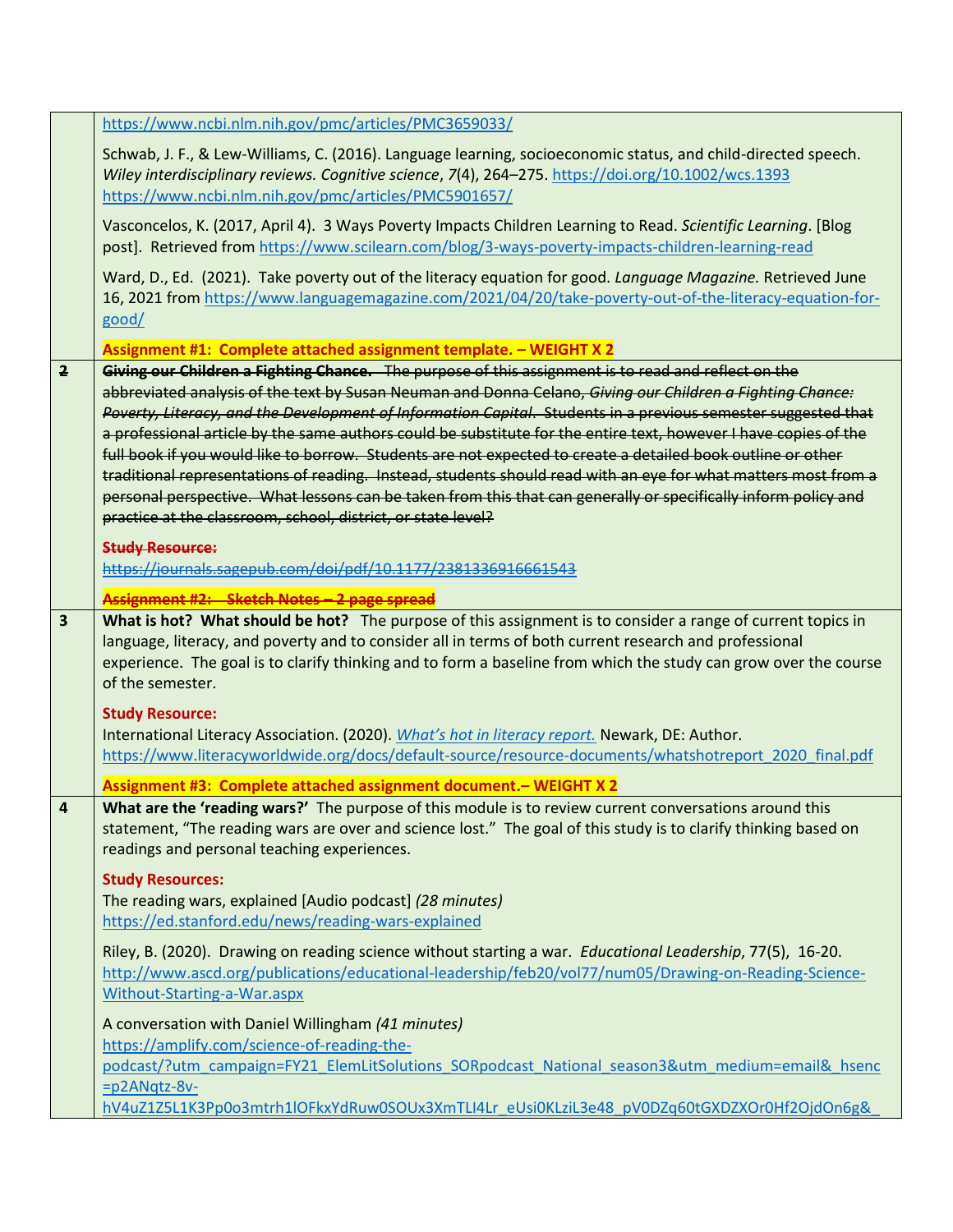|   | hsmi=117637816&utm_content=117637815&utm_source=hs_email&hsCtaTracking=d505d988-456e-4c7b-                                                                                                                                                                                                                                                                                   |
|---|------------------------------------------------------------------------------------------------------------------------------------------------------------------------------------------------------------------------------------------------------------------------------------------------------------------------------------------------------------------------------|
|   | b0b0-36d18f3d26bd%7Caf52b25a-22dd-49fb-a844-64e941598dd6                                                                                                                                                                                                                                                                                                                     |
|   | Assignment #4: Sketch Notes - 2 page spread                                                                                                                                                                                                                                                                                                                                  |
| 5 | An overview of the 'science of reading'? The purpose of this module is to begin an overview study of the<br>science of reading in the literature. The goal of this study is to formulate initial thinking based on readings and<br>personal teaching experiences.                                                                                                            |
|   | <b>Study Resources:</b><br>Longer Original Podcast with historical background: (52 minutes)<br>Hanford, E. Hard Words: Why aren't kids being taught to read? (Podcast and Article). Retrieved from<br>https://www.apmreports.org/episode/2018/09/10/hard-words-why-american-kids-arent-being-taught-to-read<br><b>Shorter Follow-up Interview with Hanford: (30 minutes)</b> |
|   | Loewus, L. (2019, March 12). What teachers should know about the science of reading [Webinar and<br>transcript]. In EdWeek Webinars. Retrieved from https://www.edweek.org/teaching-learning/what-teachers-<br>should-know-about-the-science-of-reading-video-and-transcript/2019/03                                                                                         |
|   | Assignment #5: Sketch Notes - 2 page spread                                                                                                                                                                                                                                                                                                                                  |
| 6 | Deep Dive - The Science of Reading The purpose of this module is to explore, in depth, the science of reading.<br>The goal of this study is to develop deeper understandings about how the brain learns to read.                                                                                                                                                             |
|   | <b>Study Resources:</b><br>Quick starts:<br>The Science of Reading Basics, Part 1: The Reading Brain (1.5 minutes)<br>https://www.youtube.com/watch?v=dWWCmuAEBB4                                                                                                                                                                                                            |
|   | Reading is not hard-wired in the brain, and the neural pathways involved must be developed through successful<br>instructional experiences.<br>The Science of Reading Basics, Part 2: The Simple View of Reading (2 minutes)                                                                                                                                                 |
|   | https://www.youtube.com/watch?v=QtDEMHMRd8E                                                                                                                                                                                                                                                                                                                                  |
|   | Deep study:                                                                                                                                                                                                                                                                                                                                                                  |
|   | What is the Science of Reading? (75 minutes)                                                                                                                                                                                                                                                                                                                                 |
|   | https://www.youtube.com/watch?v=Py4gcV Sxy4                                                                                                                                                                                                                                                                                                                                  |
|   | In this first part of our three-part series on The Science of Reading, we explore definitions of Science of Reading,<br>four conceptual models of reading, and brain imaging studies. Session 1 note-catcher/ graphics organizer to<br>support your learning: https://bit.ly/3iucdK0 Handouts for all three sessions:<br>https://drive.google.com/file/d/1vUe4               |
|   |                                                                                                                                                                                                                                                                                                                                                                              |
|   | <b>Additional Science of Reading Resources (if needed)</b><br>Goodwin, B. (2020). Cracking the reading code. Educational Leadership, 77(5), 84-85.                                                                                                                                                                                                                           |
|   | http://www.ascd.org/publications/educational-leadership/feb20/vol77/num05/Cracking-the-Reading-                                                                                                                                                                                                                                                                              |
|   | Code.aspx<br>Lubell, S. (2017, February 28). The science of teaching reading [Blog post]. Retrieved from:<br>https://www.nctq.org/blog/The-Science-of-Teaching-Reading                                                                                                                                                                                                       |
|   | The Science of Reading and Amplify CKLA M (66 minutes)<br>https://www.youtube.com/watch?v=v0TZflrYr4o                                                                                                                                                                                                                                                                        |
|   | Assignment #6: Sketch Notes - 2 page spread                                                                                                                                                                                                                                                                                                                                  |
| 7 | <b>What is Scarborough's Rope?</b>                                                                                                                                                                                                                                                                                                                                           |
|   | Quick start:                                                                                                                                                                                                                                                                                                                                                                 |
|   | The Science of Reading Basics, Part 3: Scarborough's Reading Rope (1.5 minutes)                                                                                                                                                                                                                                                                                              |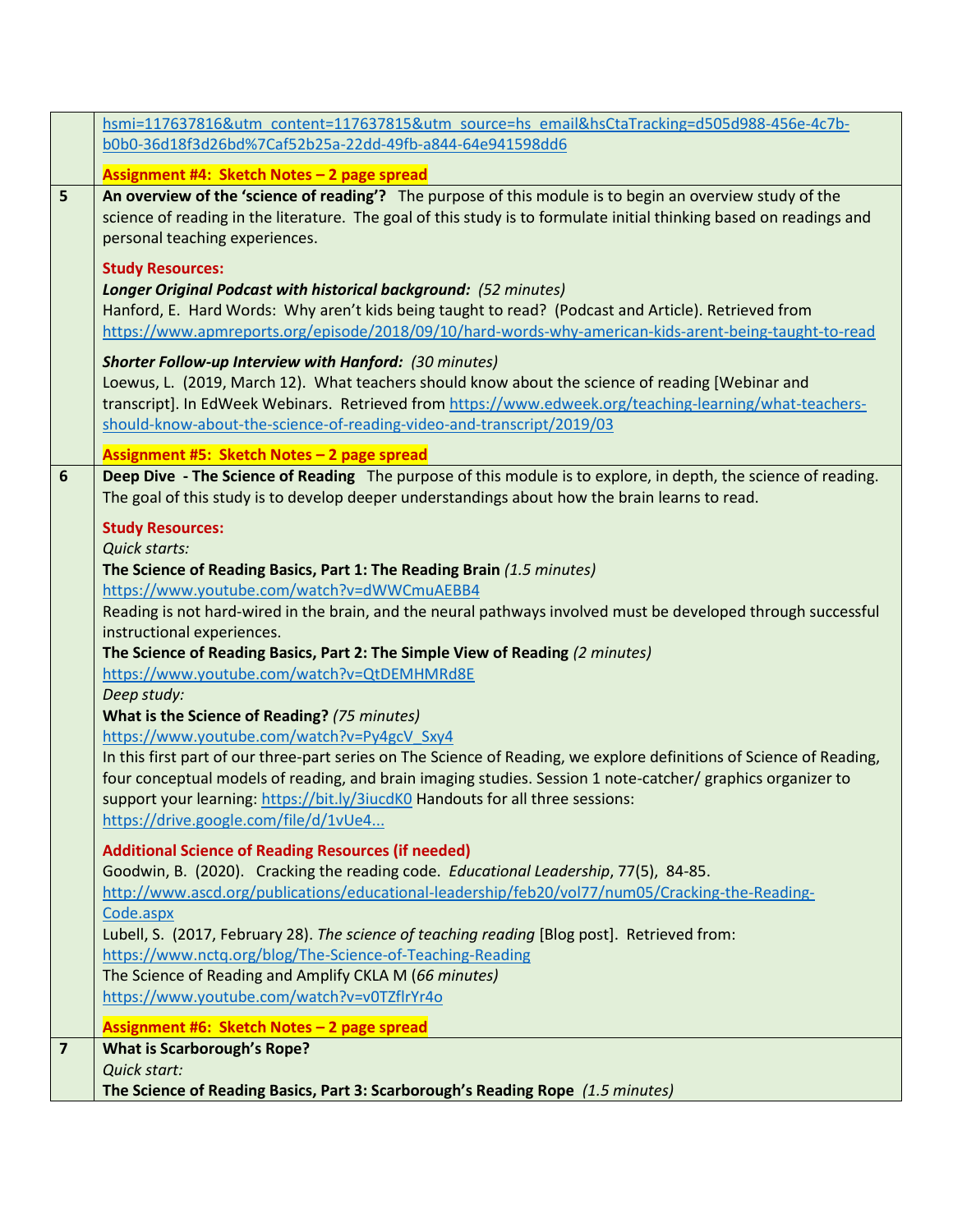|   | https://www.youtube.com/watch?v=JR7GbAHntQ4<br>This model illustrates that as decoding subskills become increasingly automatic and language comprehension<br>subskills become increasingly strategic, skilled reading occurs.<br>Deep study:<br>Unraveling Scarborough's Reading Rope (84 minutes)<br>https://www.youtube.com/watch?v=IUJuPvaHkF0<br>In the second part of a three-part series on The Science of Reading, the individual skills strands on Scarborough's<br>Reading Rope are studied. Use this Note Catcher to facilitate viewing: https://docs.google.com/document/d/10<br>PDF Handouts for all three sessions are linked here: https://drive.google.com/file/d/1vUe4                                                                     |
|---|------------------------------------------------------------------------------------------------------------------------------------------------------------------------------------------------------------------------------------------------------------------------------------------------------------------------------------------------------------------------------------------------------------------------------------------------------------------------------------------------------------------------------------------------------------------------------------------------------------------------------------------------------------------------------------------------------------------------------------------------------------|
|   | You may want to explore some of these additional resources:<br>Podcasts on each strand of Scarborough's Reading Rope:<br>Deconstructing the Rope: Language structures with Kate Cain<br>Deconstructing the Rope: An introduction with Dr. Jane Oakhill<br>Deconstructing the Rope: Vocabulary with Nancy Hennessy<br>Deconstructing the Rope: Language comprehension with Sonia Cabell<br>Deconstructing the Rope: Background knowledge with Susan Neuman                                                                                                                                                                                                                                                                                                  |
|   | Deconstructing the Rope: Sight recognition with Dr. Bruce McCandliss<br>Deconstructing the Rope: Decoding with Dr. Louisa Moats<br>Deconstructing the Rope: Word recognition with Alice Wiggins<br>https://amplify.com/science-of-reading-the-<br>podcast/?utm_campaign=FY21_ElemLitSolutions_SORpodcast_National_season3&utm_medium=email&_hsenc<br>$=p2$ ANqtz-8 $v$ -                                                                                                                                                                                                                                                                                                                                                                                   |
| 8 | hV4uZ1Z5L1K3Pp0o3mtrh1lOFkxYdRuw0SOUx3XmTLI4Lr_eUsi0KLziL3e48_pV0DZq60tGXDZXOr0Hf2OjdOn6g&<br>hsmi=117637816&utm_content=117637815&utm_source=hs_email&hsCtaTracking=d505d988-456e-4c7b-<br>b0b0-36d18f3d26bd%7Caf52b25a-22dd-49fb-a844-64e941598dd6<br>Assignment #7: Sketch Notes - 2 page spread<br>Visible Learning for Literacy. The purpose of this assignment is to explore John Hattie's Visible Learning                                                                                                                                                                                                                                                                                                                                          |
|   | research, specifically in terms of language and literacy learning for under-resourced learners. Fisher and Frey<br>introduce key concepts from their book with Hattie (formerly required text for this course, but now condensed<br>in this webinar) on what works, and more importantly, when it works. They explain the importance of effect<br>size in determining one's impact on student learning, and explore the learning conditions needed as students<br>go from surface learning, to deeper learning and transfer. Graphic organizers are effective, but when? When is<br>reciprocal teaching best deployed? In collaboration with John Hattie, the authors have aligned literacy practices<br>to phases of learning.<br><b>Study Resources:</b> |
|   | https://www.youtube.com/watch?v=nRDPty92u0w (60 minutes)<br>Assignment #8 : Sketch Notes - 2 page spread                                                                                                                                                                                                                                                                                                                                                                                                                                                                                                                                                                                                                                                   |
| 9 | Accelerating Literacy with Precision Differentiation. The purpose of this assignment is to explore ways that<br>teachers face individual students, not statistics. Good teachers know that making an authentic connection with<br>students—by recognizing their unique interests, needs, and preferences—is what's most likely to help them<br>engage with schoolwork. No matter how magical the technology, it's no match for the power of human<br>relationships! Kevin Baird offers specific and practical tips for accelerating literacy growth that leverage the<br>teacher-student relationship.                                                                                                                                                     |
|   | <b>Study Resources:</b><br>https://media.edweb.net/edWebinar/?view=20181108edwebnet6 (102 minutes)                                                                                                                                                                                                                                                                                                                                                                                                                                                                                                                                                                                                                                                         |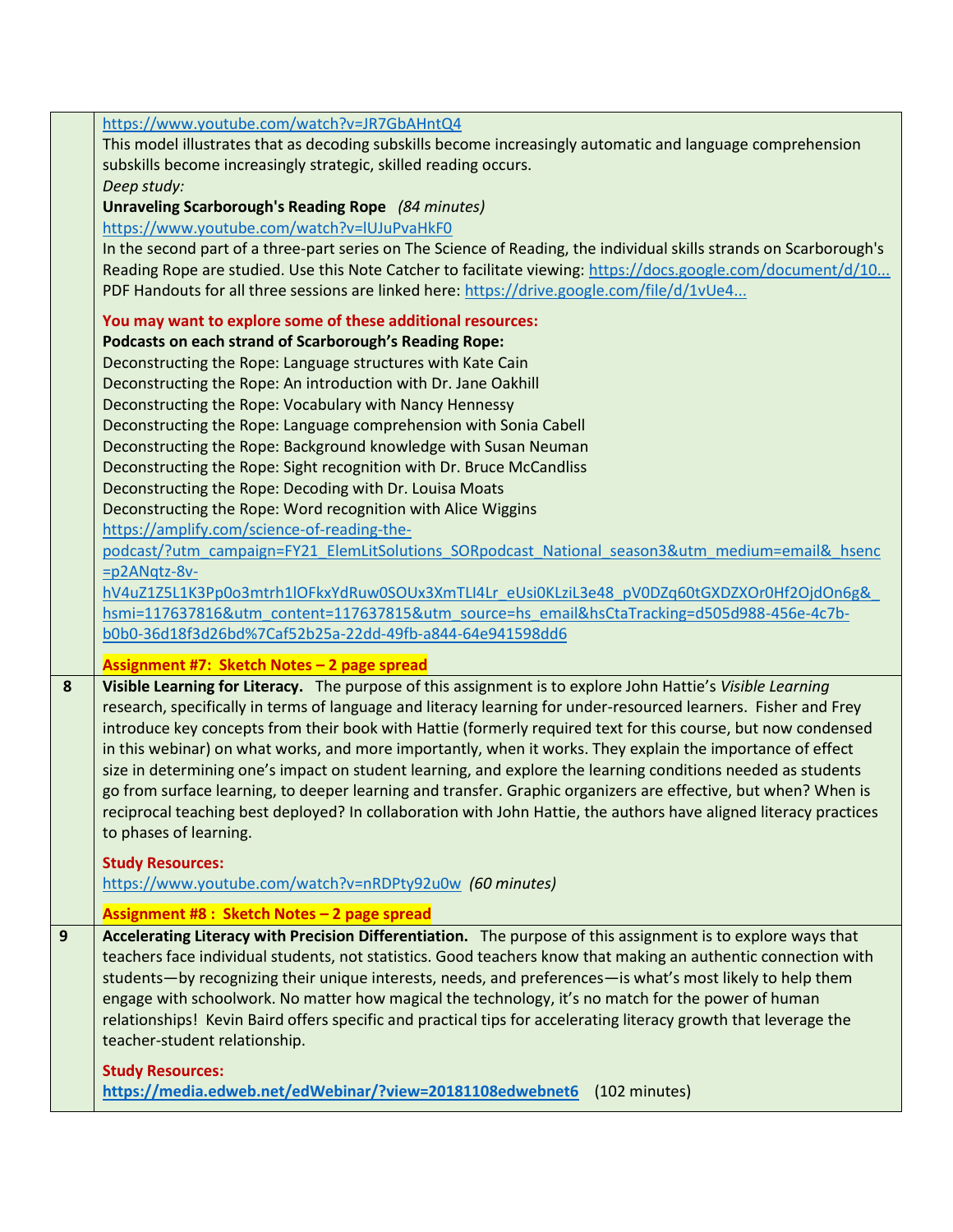|                    | Assignment #9 : Sketch Notes - 2 page spread                                                                                                                                                                                                                                                                                                                                                                                                                                                                                                                                                                                                                                                                                                                         |
|--------------------|----------------------------------------------------------------------------------------------------------------------------------------------------------------------------------------------------------------------------------------------------------------------------------------------------------------------------------------------------------------------------------------------------------------------------------------------------------------------------------------------------------------------------------------------------------------------------------------------------------------------------------------------------------------------------------------------------------------------------------------------------------------------|
| 10                 | 10 Ways to Reimagine the Role of Educator as Literacy Leader. The purpose of this assignment is to explore<br>the concept of "literacy leader" beyond the school administrator. This false concept has allowed many<br>classroom teachers and specialists to assume they do not have a voice and capacity to impact and influence<br>others. This edWebinar hones in on ten different leadership principles that will move an educator from a<br>successful leader to a significant leader.<br><b>Study Resources:</b>                                                                                                                                                                                                                                               |
|                    | https://media.edweb.net/edWebinar/?view=20210323edweb42 (60 minutes)                                                                                                                                                                                                                                                                                                                                                                                                                                                                                                                                                                                                                                                                                                 |
| 11                 | Assignment #10: Sketch Notes - 2 page spread<br>How writing instruction can narrow the knowledge gap                                                                                                                                                                                                                                                                                                                                                                                                                                                                                                                                                                                                                                                                 |
|                    | <b>Study Resources:</b><br>Natalie Wexler - Science of Reading Symposium<br>https://www.crowdcast.io/e/hhi79tmu/7 (44 minutes)<br><b>OR</b><br>Natalie Wexler on America's Knowledge Gap<br>https://youtu.be/eBkHDGywBTk Ap4il 29,2021 (59 minutes)                                                                                                                                                                                                                                                                                                                                                                                                                                                                                                                  |
|                    | Assignment #11: Sketch Notes - 2 page spread                                                                                                                                                                                                                                                                                                                                                                                                                                                                                                                                                                                                                                                                                                                         |
| 12                 | OP-tional Free Study. The purpose of this assignment is to encourage your own personal study of any of the<br>articles, webinars or other materials included as course references. The goal is to allow you to study around a<br>topic that is of particular interest to you. Choose your topic, conduct your study, and create your sketch notes.<br>(BE SURE TO INCLUDE AT LEAST 2 REFERENCES for this assignment.)<br><b>Study Resources:</b><br>Select from any of the resources listed below as "OP" resources, or any of your own. You must reference 2<br>resources in your assignment.                                                                                                                                                                       |
|                    | Assignment #12 : Sketch Notes - 2 page spread                                                                                                                                                                                                                                                                                                                                                                                                                                                                                                                                                                                                                                                                                                                        |
| 13<br>$\mathbf{A}$ | Action Research #1 - Plan The purpose of this assignment is to plan and implement action research around literacy<br>learning lessons, including appropriate pre-assessments and post-assessments. The literacy focus may be the same in<br>each lesson (Action Research #1, #2, and #3) or there may be multiple topics of study. The overarching goal is to apply<br>practices in a strategic way, to collect and follow the data, and to monitor impact and develop appropriate responses as a<br>result. Note that these studies are likely to be single lessons or activities, rather than extended action research studies,<br>however the three studies, together, may extend across several days.<br><b>Assignment #13A: Action Research Document - PLAN</b> |
| 13                 | Action Research #1 - Implementation The purpose of this assignment is to plan and implement action research around                                                                                                                                                                                                                                                                                                                                                                                                                                                                                                                                                                                                                                                   |
| B                  | literacy learning lessons, including appropriate pre-assessments and post-assessments. The literacy focus may be the<br>same in each lesson (Action Research #1, #2, and #3) or there may be multiple topics of study. The overarching goal is to<br>apply practices in a strategic way, to collect and follow the data, and to monitor impact and develop appropriate responses<br>as a result. Note that these studies are likely to be single lessons or activities, rather than extended action research<br>studies, however the three studies, together, may extend across several days.<br><b>Assignment #13B: Action Research Document - IMPLEMENTATION</b>                                                                                                   |
| 14                 | Action Research #2 - Plan The purpose of this assignment is to plan and implement action research around literacy                                                                                                                                                                                                                                                                                                                                                                                                                                                                                                                                                                                                                                                    |
| $\mathbf{A}$       | learning lessons, including appropriate pre-assessments and post-assessments. The literacy focus may be the same in<br>each lesson (Action Research #1, #2, and #3) or there may be multiple topics of study. The overarching goal is to apply<br>practices in a strategic way, to collect and follow the data, and to monitor impact and develop appropriate responses as a<br>result. Note that these studies are likely to be single lessons or activities, rather than extended action research studies,<br>however the three studies, together, may extend across several days.<br><b>Assignment #14A : Action Research Document - PLAN</b>                                                                                                                     |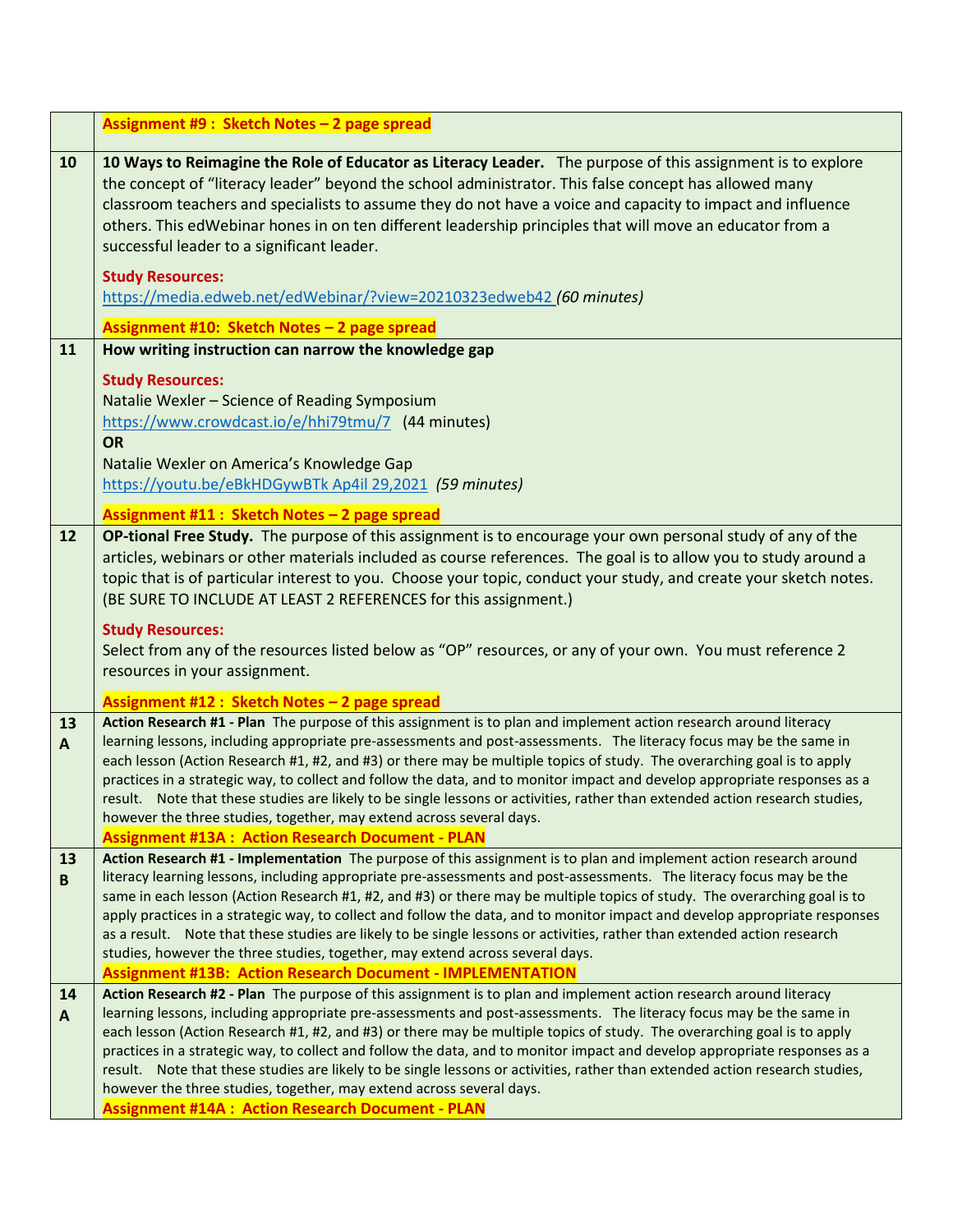| 14<br>B      | Action Research #2 - Implementation The purpose of this assignment is to plan and implement action research around<br>literacy learning lessons, including appropriate pre-assessments and post-assessments. The literacy focus may be the<br>same in each lesson (Action Research #1, #2, and #3) or there may be multiple topics of study. The overarching goal is to<br>apply practices in a strategic way, to collect and follow the data, and to monitor impact and develop appropriate responses<br>as a result. Note that these studies are likely to be single lessons or activities, rather than extended action research                                                                                  |
|--------------|---------------------------------------------------------------------------------------------------------------------------------------------------------------------------------------------------------------------------------------------------------------------------------------------------------------------------------------------------------------------------------------------------------------------------------------------------------------------------------------------------------------------------------------------------------------------------------------------------------------------------------------------------------------------------------------------------------------------|
|              | studies, however the three studies, together, may extend across several days.<br><b>Assignment #14B: Action Research Document - IMPLEMENTATION</b>                                                                                                                                                                                                                                                                                                                                                                                                                                                                                                                                                                  |
| 15           | Action Research #3 - Plan The purpose of this assignment is to plan and implement action research around literacy                                                                                                                                                                                                                                                                                                                                                                                                                                                                                                                                                                                                   |
| $\mathbf{A}$ | learning lessons, including appropriate pre-assessments and post-assessments. The literacy focus may be the same in<br>each lesson (Action Research #1, #2, and #3) or there may be multiple topics of study. The overarching goal is to apply<br>practices in a strategic way, to collect and follow the data, and to monitor impact and develop appropriate responses as a<br>result. Note that these studies are likely to be single lessons or activities, rather than extended action research studies,<br>however the three studies, together, may extend across several days.<br><b>Assignment #15A: Action Research Document - PLAN</b>                                                                     |
| 15<br>B      | Action Research #3 - Implementation The purpose of this assignment is to plan and implement action research around<br>literacy learning lessons, including appropriate pre-assessments and post-assessments. The literacy focus may be the<br>same in each lesson (Action Research #1, #2, and #3) or there may be multiple topics of study. The overarching goal is to<br>apply practices in a strategic way, to collect and follow the data, and to monitor impact and develop appropriate responses<br>as a result. Note that these studies are likely to be single lessons or activities, rather than extended action research<br>studies, however the three studies, together, may extend across several days. |
|              | <b>Assignment #15B: Action Research Document - IMPLEMENTATION</b>                                                                                                                                                                                                                                                                                                                                                                                                                                                                                                                                                                                                                                                   |
| 16           | I used to thinkAnd now I think The purpose of this module is to reflect on the entire course of study,<br>specifically in terms of shifts in beliefs and practices around language, literacy, and poverty that have occurred<br>as a result.<br><b>Study Resources:</b><br>All course materials.                                                                                                                                                                                                                                                                                                                                                                                                                    |
|              | Assignment #16 : Use attached document to record at least 15 shifts in thinking. - WEIGHT x 2                                                                                                                                                                                                                                                                                                                                                                                                                                                                                                                                                                                                                       |
| <b>OP</b>    | What about teacher preparation?<br>Moats, L. (2019, May 29). Hard words: What teachers don't know about teaching reading and what to do                                                                                                                                                                                                                                                                                                                                                                                                                                                                                                                                                                             |
|              | about it [Webinar]. In EdWeb Webinars. Retrieved from                                                                                                                                                                                                                                                                                                                                                                                                                                                                                                                                                                                                                                                               |
|              | https://www.voyagersopris.com/webinar-series/hard-words-what-teachers-dont-know-about-teaching-                                                                                                                                                                                                                                                                                                                                                                                                                                                                                                                                                                                                                     |
|              | reading/confirm (61 minutes)                                                                                                                                                                                                                                                                                                                                                                                                                                                                                                                                                                                                                                                                                        |
|              | Pimentel, S. (2018, October 26). Why doesn't every teacher know the research on reading instruction?                                                                                                                                                                                                                                                                                                                                                                                                                                                                                                                                                                                                                |
|              | Education Week. Retrieved from https://www.edweek.org/ew/articles/2018/10/29/why-doesnt-every-<br>teacher-know-the-research.html                                                                                                                                                                                                                                                                                                                                                                                                                                                                                                                                                                                    |
| <b>OP</b>    | Conquering Dyslexia (80 minutes)                                                                                                                                                                                                                                                                                                                                                                                                                                                                                                                                                                                                                                                                                    |
|              | https://www.readnaturally.com/knowledgebase/how-to/1/454                                                                                                                                                                                                                                                                                                                                                                                                                                                                                                                                                                                                                                                            |
| <b>OP</b>    |                                                                                                                                                                                                                                                                                                                                                                                                                                                                                                                                                                                                                                                                                                                     |
|              |                                                                                                                                                                                                                                                                                                                                                                                                                                                                                                                                                                                                                                                                                                                     |
|              | The Five Pillars of Reading: A Foundation for Literacy Success in a Virtual World<br>https://media.edweb.net/edWebinar/?view=20200505edweb55 (56 minutes)                                                                                                                                                                                                                                                                                                                                                                                                                                                                                                                                                           |
|              | Infographics:                                                                                                                                                                                                                                                                                                                                                                                                                                                                                                                                                                                                                                                                                                       |
|              | https://www.azed.gov/sites/default/files/2017/11/5%20pillars%20infographic%20Poster.pdf?id=5a1c969e3217                                                                                                                                                                                                                                                                                                                                                                                                                                                                                                                                                                                                             |
|              | e10144257f54                                                                                                                                                                                                                                                                                                                                                                                                                                                                                                                                                                                                                                                                                                        |
|              | https://elearninginfographics.com/the-5-pillars-of-successful-reading-instruction-infographic/                                                                                                                                                                                                                                                                                                                                                                                                                                                                                                                                                                                                                      |
| <b>OP</b>    | <b>Speech to Print: Language Essentials for Teaching Reading</b>                                                                                                                                                                                                                                                                                                                                                                                                                                                                                                                                                                                                                                                    |
|              | https://media.edweb.net/edWebinar/?view=20200331edweb39<br>Excellent and Very Technical (Moates on her new book) (49 minutes)                                                                                                                                                                                                                                                                                                                                                                                                                                                                                                                                                                                       |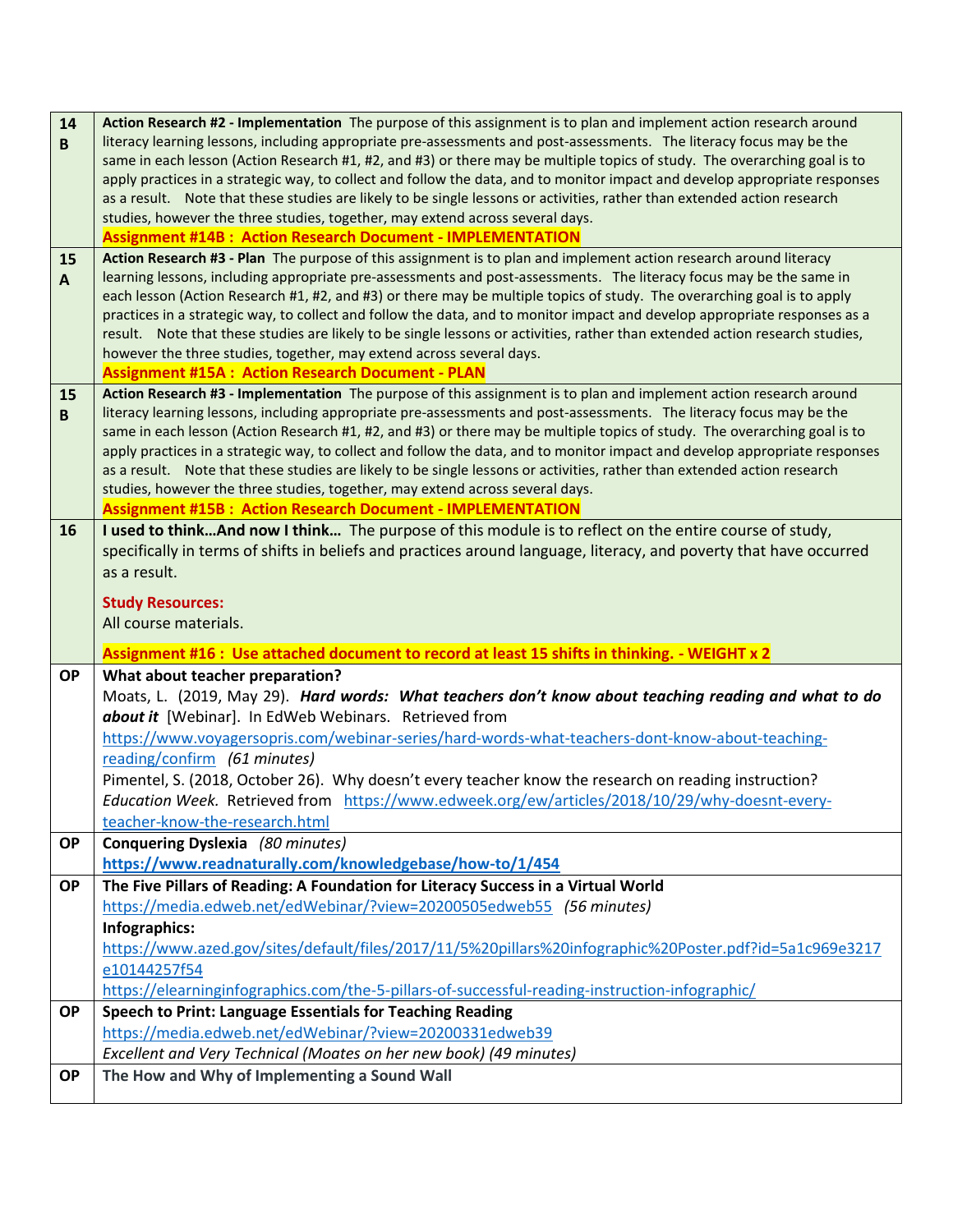|           | https://www.voyagersopris.com/webinar-series/2021/the-how-and-why-of-implementing-a-sound-                  |
|-----------|-------------------------------------------------------------------------------------------------------------|
|           | wall/confirm?utm_source=news&utm_medium=email&utm_campaign=2021_Q2_Webinar_Dahlgren_Register                |
|           | ed                                                                                                          |
|           | Outstanding Webinar -Primarily for teachers in elementary (53 minutes)                                      |
| <b>OP</b> | 5 Essential Strategies to Effectively Teach Letters and Sounds                                              |
|           | https://media.edweb.net/edWebinar/?view=20210506edweb62                                                     |
| <b>OP</b> | Rebuilding a Schoolwide Culture of Reading and Writing                                                      |
|           | https://media.edweb.net/edWebinar/?view=20210504edweb55                                                     |
| <b>OP</b> | The Role of Explicit Foundational Skills in the Science of Reading                                          |
|           | https://youtu.be/FIYG4fElOvI                                                                                |
|           | Elementary Focus - Provides good information, but also tells about a program for purchase. (66 minutes)     |
| <b>OP</b> | The Brain and Reading: Why Learning to Read Is Hard and What to Do About It                                 |
|           | https://home.edweb.net/webinar/literacy20210208/                                                            |
|           | Provides a good overview of several of the other resources included in this reference list. (65 minutes)    |
| <b>OP</b> | The Science of Reading: Why Didn't We Learn What We Needed to Know in College?                              |
|           | Guest: Donna Hejtmanek, former educator and founder of "Science of Reading-What I Should Have Learned in    |
|           | College" Facebook Group                                                                                     |
|           | Excellent podcast! Also consider the super Facebook Group-I have learned so much there. (39 minutes)        |
| <b>OP</b> | <b>Middle Schoolers and Writing for Engagement</b>                                                          |
|           | https://www.youtube.com/watch?v=4iE3P7S h5A                                                                 |
|           | <b>Additional Resources:</b>                                                                                |
|           | https://www.aft.org/ae/summer2017/hochman-wexler                                                            |
|           | https://researched.org.uk/2019/06/24/writing-and-cognitive-load-theory/                                     |
|           | Excellent webinar (and not just for Middle School)! Features Natalie Wexler---Highly Recommend (59 minutes) |
| <b>OP</b> | Science and Literacy Instruction: You Don't Have to Choose                                                  |
|           | https://media.edweb.net/edWebinar/?view=20210322edweb64                                                     |
|           | Very good webinar - especially for anyone who teaches science. (60 minutes)                                 |
| <b>OP</b> | Leveraging Social-Emotional Intelligence to Fast-Track Phonics Skills for Beginning and Struggling Readers: |
|           | How to Use Brain Science as a Road Map to Accelerate Learning with Katie Garner                             |
|           | https://vimeo.com/564135525/e432e6d610                                                                      |
|           | Website:                                                                                                    |
|           | https://www.thesecretstories.com/                                                                           |
|           | OUTSTANDING WEBINAR—especially for early grades! Accompanying materials are amazing! (120 minutes)          |
| <b>OP</b> | Teaching Morphological Awareness: Let's be Word Scientists! with Deb Glaser                                 |
|           | https://vimeo.com/563661349/d094325480                                                                      |
| <b>OP</b> | SUPER WEBINAR on teaching reading to any age learner, including older students who struggle. (90 minutes)   |
|           | Improving Reading Comprehension at All Grades with Dan Willingham<br>https://vimeo.com/564370827/a570e30674 |
|           | SUPER WEBINAR - Helps to illuminate reading and writing assignments at all levels. (80 minutes)             |
| <b>OP</b> | Schmoker, M. (2020). Radical Reset: The Case for Minimalist Literacy Standards. Educational Leadership,     |
|           | 77(5), 44-50.                                                                                               |
|           | http://www.ascd.org/publications/educational-leadership/feb20/vol77/num05/Radical-Reset@-The-Case-for-      |
|           | Minimalist-Literacy-Standards.aspx                                                                          |
| <b>OP</b> | Redford, K. (2020). For reading comprehension, knowledge is power. Educational Leadership, 77(5), 52-56.    |
|           | http://www.ascd.org/publications/educational-leadership/feb20/vol77/num05/For-Reading-Comprehension,-       |
|           | Knowledge-Is-Power.aspx                                                                                     |
|           |                                                                                                             |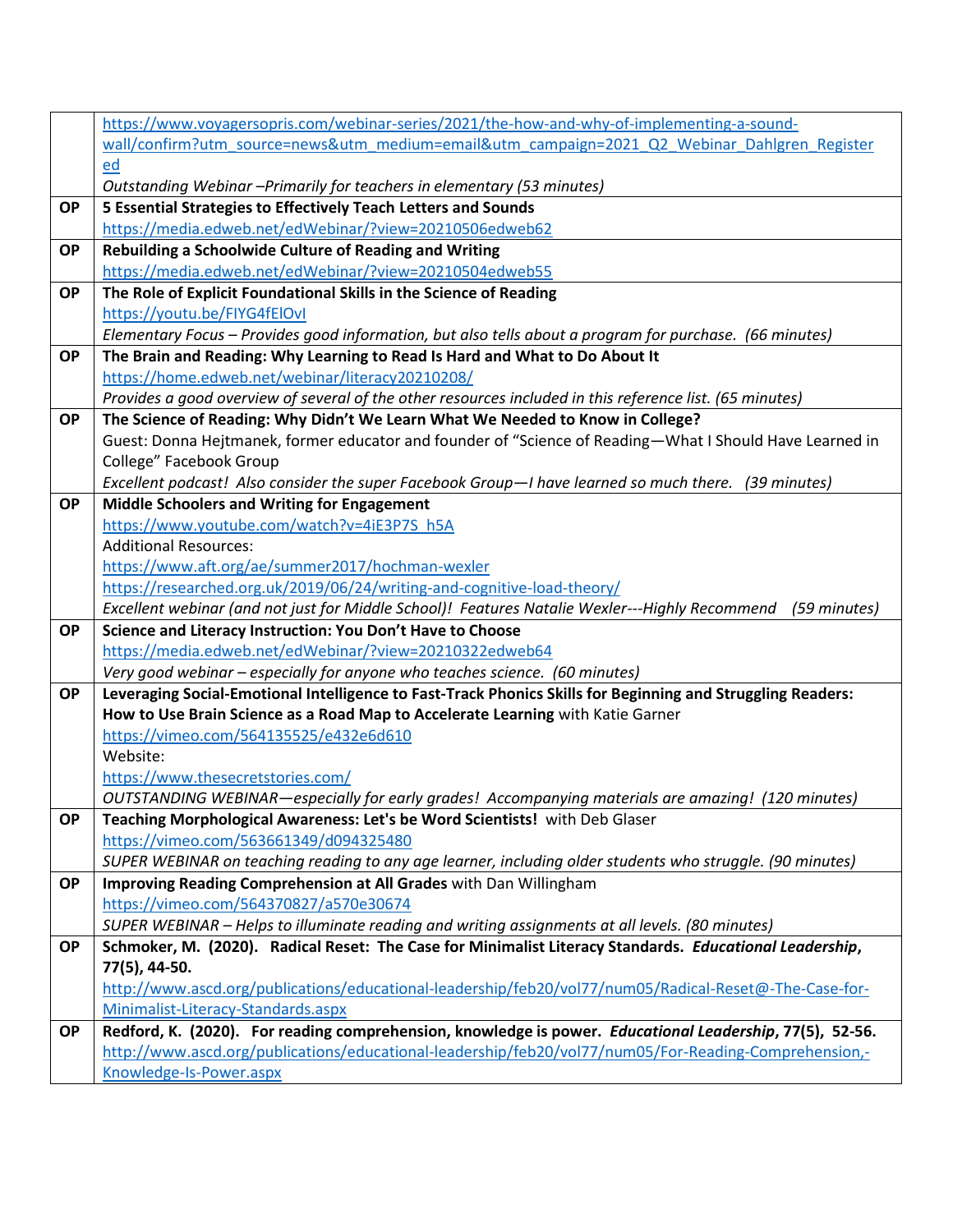| <b>OP</b> | Gabriel, R. (2020). Leadership for literacy. Educational Leadership, 77(5), 68-72.                                                       |
|-----------|------------------------------------------------------------------------------------------------------------------------------------------|
|           | http://www.ascd.org/publications/educational-leadership/feb20/vol77/num05/Leadership-for-Literacy.aspx                                   |
| <b>OP</b> | Myracle, J. (2020). A district leader's education in early reading. Educational Leadership, 77(5), 24-29.                                |
|           | http://www.ascd.org/publications/educational-leadership/feb20/vol77/num05/A-District-Leader's-Education-                                 |
|           | in-Early-Reading.aspx                                                                                                                    |
| <b>OP</b> | Brimberry, C. R. (2020). Conversations in the margins. Educational Leadership, 77(5), 73-76.                                             |
|           | http://www.ascd.org/publications/educational-leadership/feb20/vol77/num05/Conversations-in-the-                                          |
|           | Margins.aspx                                                                                                                             |
| <b>OP</b> | Kittle, P. (2020). Let them read, please. Educational Leadership, 77(5), 77-81.                                                          |
|           | http://www.ascd.org/publications/educational-leadership/feb20/vol77/num05/Let-Them-Read,-Please.aspx                                     |
|           | <b>SECONDARY FOCUS!</b>                                                                                                                  |
| <b>OP</b> | Tomlinson, C. A. (2020). Invitations to read. Educational Leadership, 77(5), 92-93.                                                      |
|           | http://www.ascd.org/publications/educational-leadership/feb20/vol77/num05/Invitations-to-Read.aspx                                       |
| <b>OP</b> | Fisher, D., & Frey, N. (2020). Using language to learn. Educational Leadership, 77(5), 86-87.                                            |
|           | http://www.ascd.org/publications/educational-leadership/feb20/vol77/num05/Using-Language-to-Learn.aspx                                   |
| <b>OP</b> | Fisher, D., & Frey, N. (2020). Engaging middle school readers with access and choice. Educational                                        |
|           | Leadership, 77(5).                                                                                                                       |
|           | http://www.ascd.org/publications/educational-leadership/feb20/vol77/num05/The-Skill,-Will,-and-Thrill-of-                                |
|           | Reading-Comprehension.aspx                                                                                                               |
| <b>OP</b> | Everett, C. C. & Miller, D. (2020). The skill, will, and thrill of reading comprehension. Educational Leadership,                        |
|           | 77(5).                                                                                                                                   |
|           | http://www.ascd.org/publications/educational-leadership/feb20/vol77/num05/Engaging-Middle-School-<br>Readers-with-Access-and-Choice.aspx |
| <b>OP</b> | Jago, C. (2020). For the love of books. Educational Leadership, 77(5).                                                                   |
|           | http://www.ascd.org/publications/educational-leadership/feb20/vol77/num05/For-the-Love-of-Books.aspx                                     |
| <b>OP</b> | Myracle, J. (2019, May 28). The hard part about reading instruction. Education Week. Retrieved from                                      |
|           | https://www.edweek.org/ew/articles/2019/05/28/the-hard-part-about-reading-instruction.html?cmp=eml-enl-                                  |
|           | eu-news1-rm&M=58844468&U=1168664&UUID=93bfeab2270e7b0c3b743947ead9266e                                                                   |
| <b>OP</b> | Furman, L. R. (2019, June 4). <i>Engaging young readers: Practical tools and strategies</i> [Webinar]. In EdWeb                          |
|           | Webinars. Retrieved from https://home.edweb.net/webinar/learningp320190603/.                                                             |
| <b>OP</b> | Grimley, B., Arrowsmith, V., & Xiao, W. (2019, June 12). Achieve transformative results by teaching academic                             |
|           | language [Webinar]. In EdWeb Webinars. Retrieved from                                                                                    |
|           | https://home.edweb.net/webinar/personalizedlearning20190611/                                                                             |
| <b>OP</b> | Kline, K. & Erickson, K. (2019, May 30). Essential early literacy skills: What's missing [Webinar]. In EdWeb                             |
|           | Webinars. Retrieved from https://home.edweb.net/webinar/cpk20190529/.                                                                    |
| <b>OP</b> | Noland, T. (2019, June 27). Why readers fail and how to break the cycle [Webinar]. In EdWeb Webinars.                                    |
|           | Retrieved from https://home.edweb.net/webinar/readers20190626/                                                                           |
| <b>OP</b> | Simmons, S. (2019, May 29). Lower student stress, higher student outcomes for struggling readers                                         |
|           | [Webinar]. In EdWeb Webinars. Retrieved from https://home.edweb.net/webinar/readers20190528/.                                            |
| <b>OP</b> | Simmons, S. (2019, May 29). Lower student stress, higher student outcomes for struggling readers                                         |
|           |                                                                                                                                          |
|           | [Webinar]. In EdWeb Webinars. Retrieved from https://home.edweb.net/webinar/readers20190528/.                                            |
| <b>OP</b> | Torres, C. & Rao, K. (2019, June 5). UDL for language learners [Webinar]. In Cast Webinars. Retrieved from                               |
|           | http://www.cast.org/whats-new/events/2019/05/udl-for-language-                                                                           |
|           | learners.html?utm_source=CAST+Newsletter&utm_campaign=939c3811db-                                                                        |
|           | EMAIL CAMPAIGN 2019 06 03 08 31 COPY 02&utm medium=email&utm term=0 7396dac1a2-<br>939c3811db-55485573#.XRuu3I97mUk                      |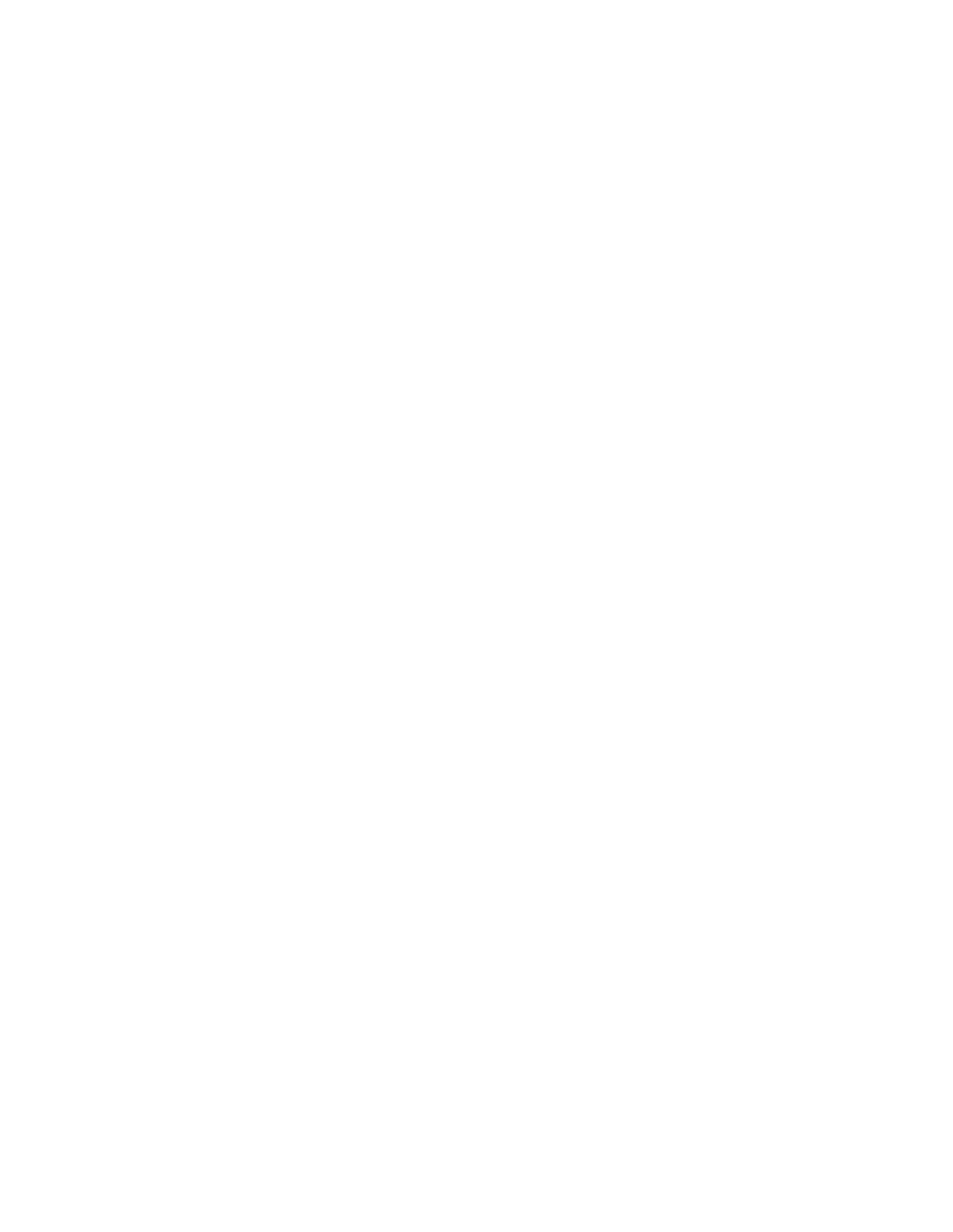# **Assignment #1 – Name the Issues**

|                | 1. What do we mean by language and literacy, and how is poverty often connected? Explore each of these concepts through the lens of poverty and<br>your students. |                                                                                                                                                       |  |  |  |  |  |  |
|----------------|-------------------------------------------------------------------------------------------------------------------------------------------------------------------|-------------------------------------------------------------------------------------------------------------------------------------------------------|--|--|--|--|--|--|
| A.             | Define language. What does it mean in terms of the students you teach?                                                                                            |                                                                                                                                                       |  |  |  |  |  |  |
|                |                                                                                                                                                                   |                                                                                                                                                       |  |  |  |  |  |  |
| <b>B.</b>      | Define literacy. What does it mean in terms of the students you teach?                                                                                            |                                                                                                                                                       |  |  |  |  |  |  |
|                |                                                                                                                                                                   |                                                                                                                                                       |  |  |  |  |  |  |
| C.             |                                                                                                                                                                   | Use what you have learned about poverty from previous courses or your current readings to compile a list of focus points that support this            |  |  |  |  |  |  |
|                |                                                                                                                                                                   | statement: Poverty (or the absence of resources) can negatively impact language and literacy. Your list is not expected to be exhaustive, but you     |  |  |  |  |  |  |
|                |                                                                                                                                                                   | should include a minimum of 8 points, each of which are specific, factual, and grounded (briefly) in research. Think in terms of developing a list of |  |  |  |  |  |  |
|                |                                                                                                                                                                   | key points that will justify this study of the impact of poverty on language and literacy along with associated school-based interventions.           |  |  |  |  |  |  |
|                | <b>Research Base</b><br><b>Focus Point</b>                                                                                                                        |                                                                                                                                                       |  |  |  |  |  |  |
|                |                                                                                                                                                                   |                                                                                                                                                       |  |  |  |  |  |  |
| Ex             | Poverty can reduce child vocabulary                                                                                                                               | Hart and Risley (1998). Children of poverty have heard about 30 million fewer words than more affluent                                                |  |  |  |  |  |  |
| $\mathbf{1}$   | size.                                                                                                                                                             | peers, resulting in smaller vocabulary and lower IQ.                                                                                                  |  |  |  |  |  |  |
|                |                                                                                                                                                                   |                                                                                                                                                       |  |  |  |  |  |  |
| $\overline{2}$ |                                                                                                                                                                   |                                                                                                                                                       |  |  |  |  |  |  |
| 3              |                                                                                                                                                                   |                                                                                                                                                       |  |  |  |  |  |  |
| 4              |                                                                                                                                                                   |                                                                                                                                                       |  |  |  |  |  |  |
| 5              |                                                                                                                                                                   |                                                                                                                                                       |  |  |  |  |  |  |
| 6              |                                                                                                                                                                   |                                                                                                                                                       |  |  |  |  |  |  |
|                |                                                                                                                                                                   |                                                                                                                                                       |  |  |  |  |  |  |
| $\overline{7}$ |                                                                                                                                                                   |                                                                                                                                                       |  |  |  |  |  |  |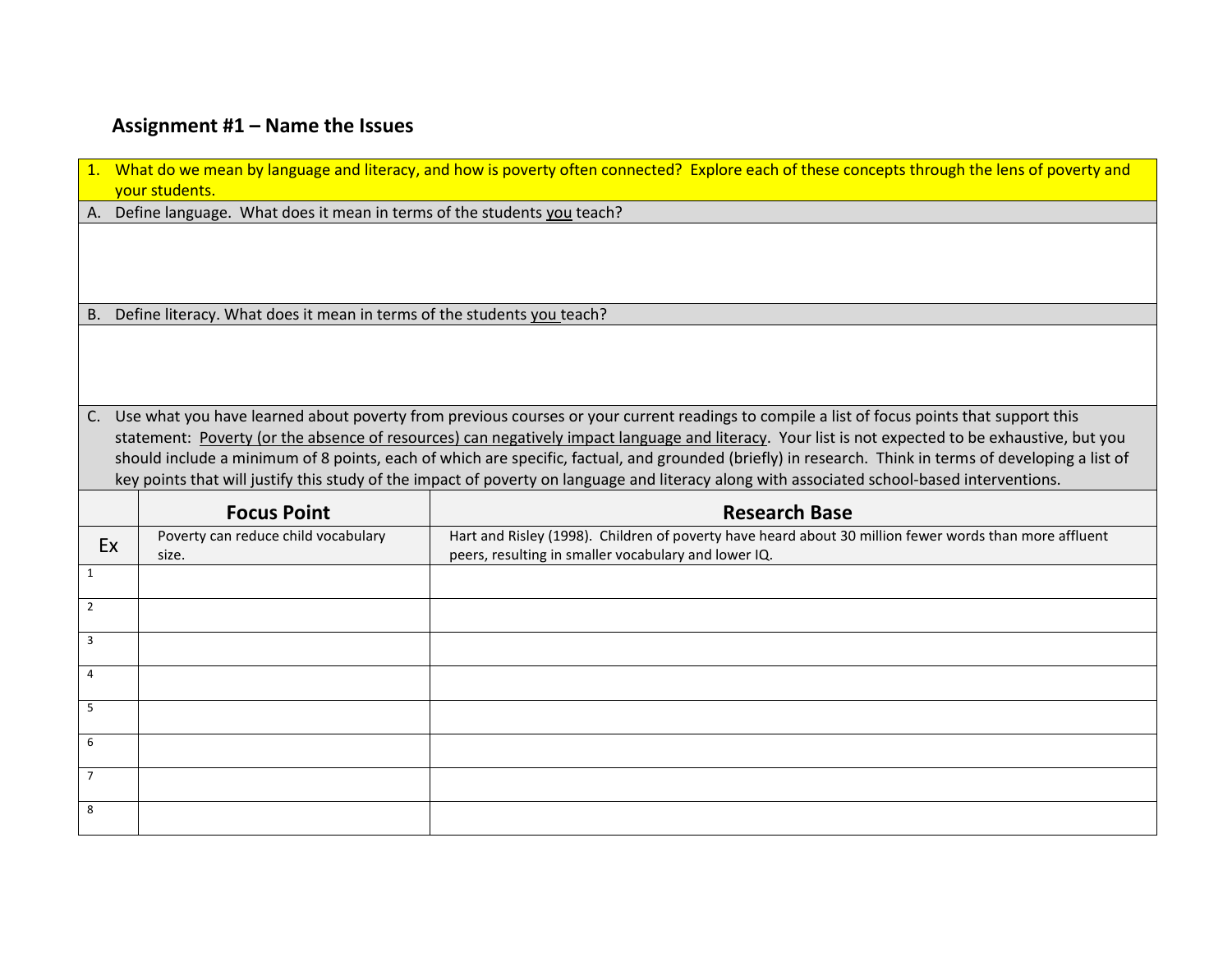| 2. | Create a PowerPoint presentation (minimum 8 slides excluding title, references) that might be delivered to your school team, grade level, or faculty.<br>The goal for this presentation is to make a case that language, literacy, and poverty are deeply connected and must be strategically considered by<br>classroom and school instructional leaders. Requirement: Include oral narration or presentation notes to accompany each slide. Upload your<br>PowerPoint into Bb for assessment. (Remember---you must submit something into Bb in order for me to enter a grade. You could submit a link, but<br>please do not use Google drive that requires additional permission for me to view.) |                                                                                                                                                   |                            |  |  |  |  |
|----|-----------------------------------------------------------------------------------------------------------------------------------------------------------------------------------------------------------------------------------------------------------------------------------------------------------------------------------------------------------------------------------------------------------------------------------------------------------------------------------------------------------------------------------------------------------------------------------------------------------------------------------------------------------------------------------------------------|---------------------------------------------------------------------------------------------------------------------------------------------------|----------------------------|--|--|--|--|
|    |                                                                                                                                                                                                                                                                                                                                                                                                                                                                                                                                                                                                                                                                                                     |                                                                                                                                                   |                            |  |  |  |  |
| 3. | information? What insights or connections emerge from your conversation?                                                                                                                                                                                                                                                                                                                                                                                                                                                                                                                                                                                                                            | Engage at least one colleague in a professional conversation, using your slides as a basis for discussion. How does your colleague respond to the |                            |  |  |  |  |
|    |                                                                                                                                                                                                                                                                                                                                                                                                                                                                                                                                                                                                                                                                                                     |                                                                                                                                                   |                            |  |  |  |  |
| 4. |                                                                                                                                                                                                                                                                                                                                                                                                                                                                                                                                                                                                                                                                                                     | Reflect on the focus points in this module. How might you expand your findings into more study, leadership with colleagues, or classroom          |                            |  |  |  |  |
|    |                                                                                                                                                                                                                                                                                                                                                                                                                                                                                                                                                                                                                                                                                                     | applications? Develop at least one goal that is personalized for your current classroom or school role. Outline simple and concise action steps   |                            |  |  |  |  |
|    |                                                                                                                                                                                                                                                                                                                                                                                                                                                                                                                                                                                                                                                                                                     | required for implementation of each goal and anticipate roadblocks that could impede progress.                                                    |                            |  |  |  |  |
|    | <b>Possible Goal</b>                                                                                                                                                                                                                                                                                                                                                                                                                                                                                                                                                                                                                                                                                | <b>Possible Action Steps</b>                                                                                                                      | <b>Possible Roadblocks</b> |  |  |  |  |
|    |                                                                                                                                                                                                                                                                                                                                                                                                                                                                                                                                                                                                                                                                                                     |                                                                                                                                                   |                            |  |  |  |  |
|    |                                                                                                                                                                                                                                                                                                                                                                                                                                                                                                                                                                                                                                                                                                     |                                                                                                                                                   |                            |  |  |  |  |
|    |                                                                                                                                                                                                                                                                                                                                                                                                                                                                                                                                                                                                                                                                                                     | Be sure to save your document so that you can submit it as soon as the Blackboard course is opened.                                               |                            |  |  |  |  |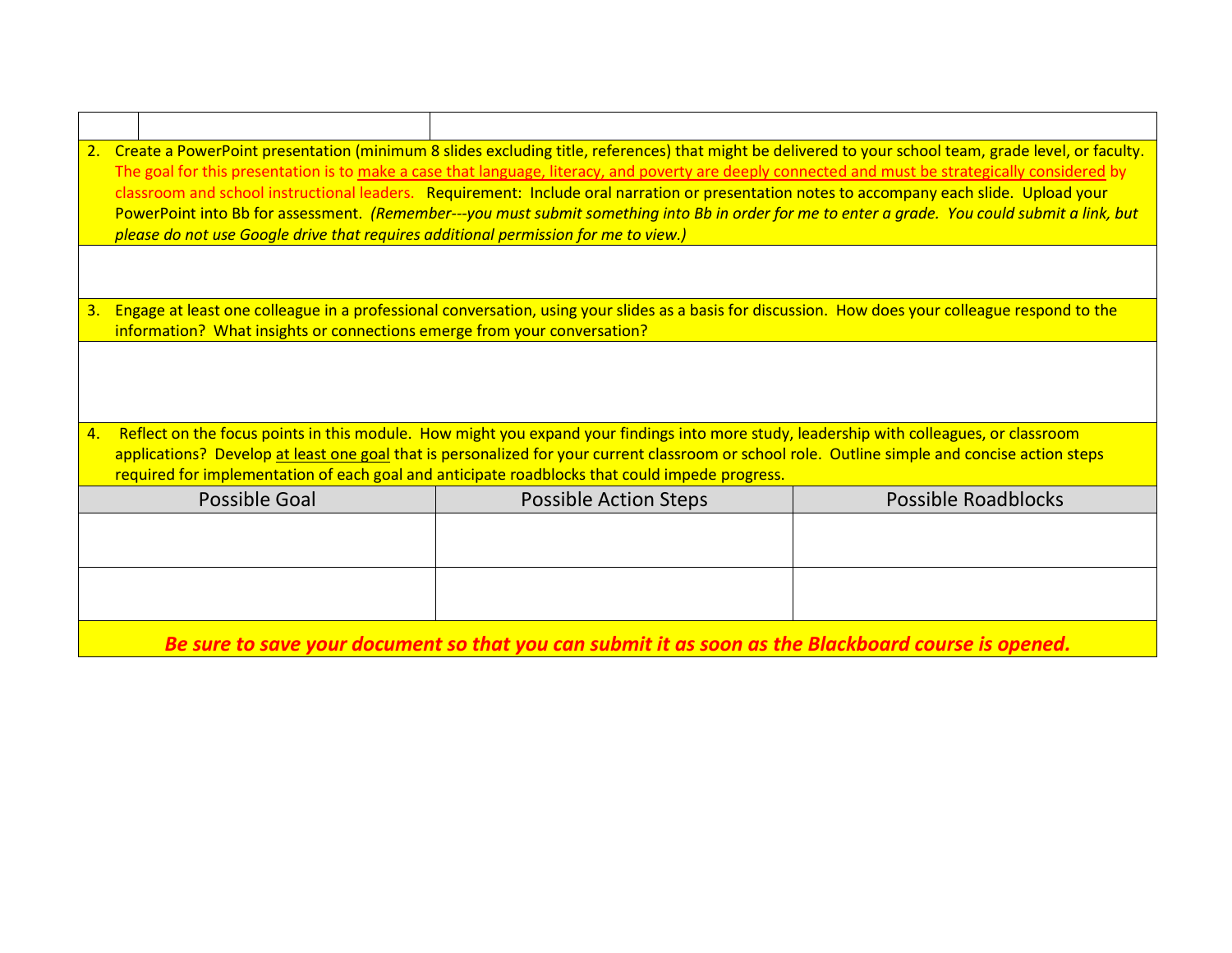|    | Assignment 3 - What is Hot? What Should be Hot?                                                                                                                       |  |  |  |  |
|----|-----------------------------------------------------------------------------------------------------------------------------------------------------------------------|--|--|--|--|
|    | 1. Review the report, responding to the following prompts. In each of these prompts in #1, think generally in terms of trends reflected in the report, but            |  |  |  |  |
|    | not in terms of specific strategies.                                                                                                                                  |  |  |  |  |
|    | A. Outline your three BIG take-away trends or findings from the report.                                                                                               |  |  |  |  |
|    |                                                                                                                                                                       |  |  |  |  |
|    | B. Based on your experience, outline trend areas in which you agree with report findings.                                                                             |  |  |  |  |
|    |                                                                                                                                                                       |  |  |  |  |
| C. | Based on your experience, outline trend areas in which you disagree with report findings.                                                                             |  |  |  |  |
|    |                                                                                                                                                                       |  |  |  |  |
|    | 2. Section 1 - Improving Literacy Outcomes: Setting the Stage                                                                                                         |  |  |  |  |
|    | Read Section 1 and study the charts, and then use that information along with what you have learned in our previous courses to respond to the<br>prompts that follow. |  |  |  |  |
|    | <b>SHOULD BE</b> Hot - What should be hot in my school or district?<br>IS Hot - What is hot in my school or district?                                                 |  |  |  |  |
|    |                                                                                                                                                                       |  |  |  |  |
|    | 3. Section 2 - Addressing Instructional Inequity                                                                                                                      |  |  |  |  |
|    | Read Section 2 and study the charts, and then use that information along with what you have learned in our previous courses to respond to the<br>prompts that follow. |  |  |  |  |
|    | Which 3-5 'Barriers to Equity in Literacy Education' are most prevalent in your school or district?<br>What would you site as evidence for your assessment?           |  |  |  |  |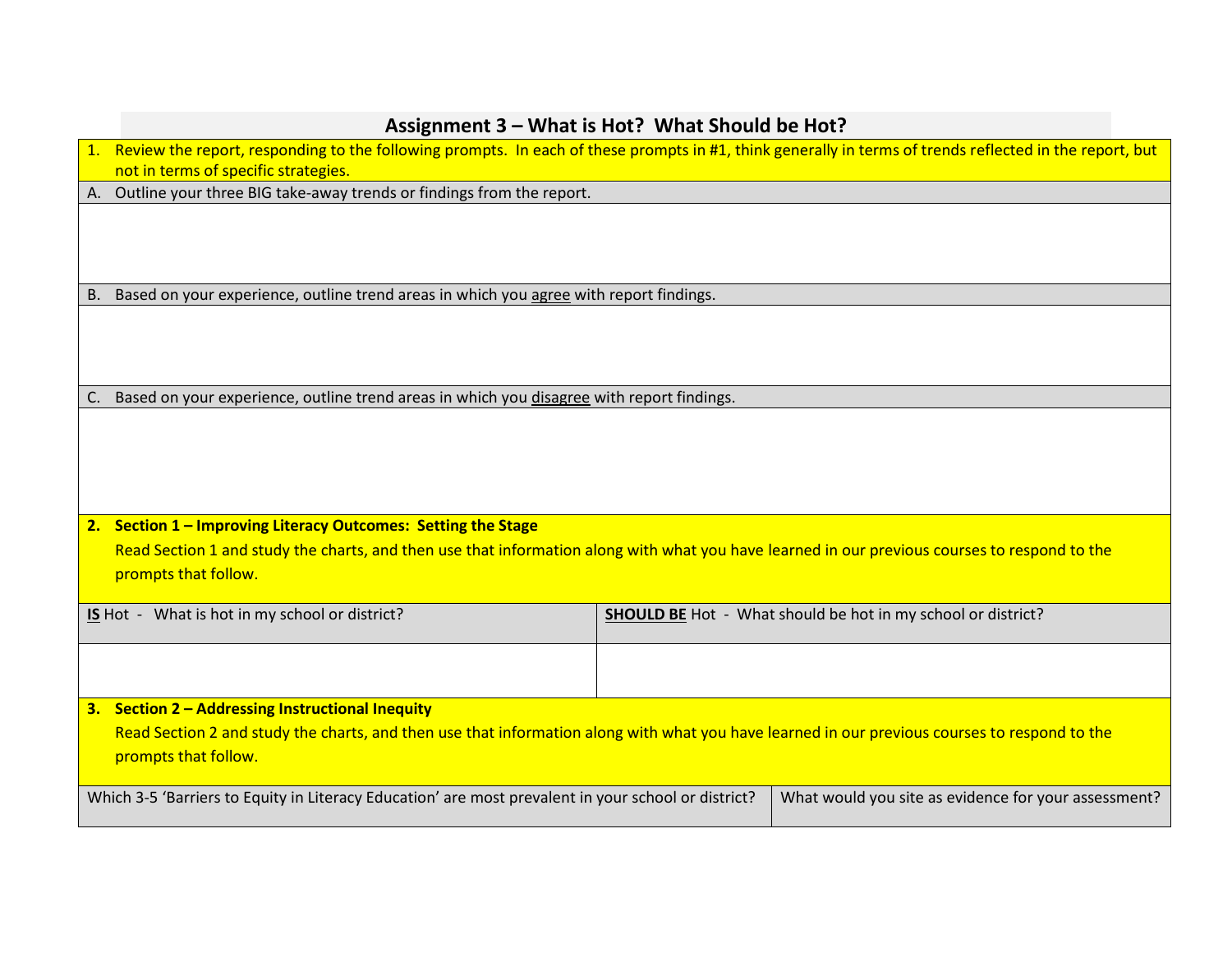| 4. Section 3 - Ensuring Excellence in Reading Instruction                                                                                     |                          |                                                                  |  |  |
|-----------------------------------------------------------------------------------------------------------------------------------------------|--------------------------|------------------------------------------------------------------|--|--|
| Read Section 3 and study the charts, and then use that information along with what you have learned in our previous courses to respond to the |                          |                                                                  |  |  |
| prompts that follow.                                                                                                                          |                          |                                                                  |  |  |
| How is your school or district doing in terms of reading instruction excellence?                                                              |                          | What would you site as evidence for each?                        |  |  |
|                                                                                                                                               |                          |                                                                  |  |  |
|                                                                                                                                               |                          |                                                                  |  |  |
|                                                                                                                                               |                          |                                                                  |  |  |
|                                                                                                                                               |                          |                                                                  |  |  |
|                                                                                                                                               |                          |                                                                  |  |  |
| 5. Section 4 - Promoting Access and Opportunity                                                                                               |                          |                                                                  |  |  |
| Read Section 4 and study the charts, and then use that information along with what you have learned in our previous courses to respond to the |                          |                                                                  |  |  |
| prompts that follow.                                                                                                                          |                          |                                                                  |  |  |
| What access and opportunity STRENGTHS are in place in your school or                                                                          |                          | What access and opportunity AREAS FOR IMPROEMENT are in place in |  |  |
| district?                                                                                                                                     | your school or district? |                                                                  |  |  |
|                                                                                                                                               |                          |                                                                  |  |  |
|                                                                                                                                               |                          |                                                                  |  |  |
|                                                                                                                                               |                          |                                                                  |  |  |
|                                                                                                                                               |                          |                                                                  |  |  |
|                                                                                                                                               |                          |                                                                  |  |  |
|                                                                                                                                               |                          |                                                                  |  |  |
|                                                                                                                                               |                          |                                                                  |  |  |
|                                                                                                                                               |                          |                                                                  |  |  |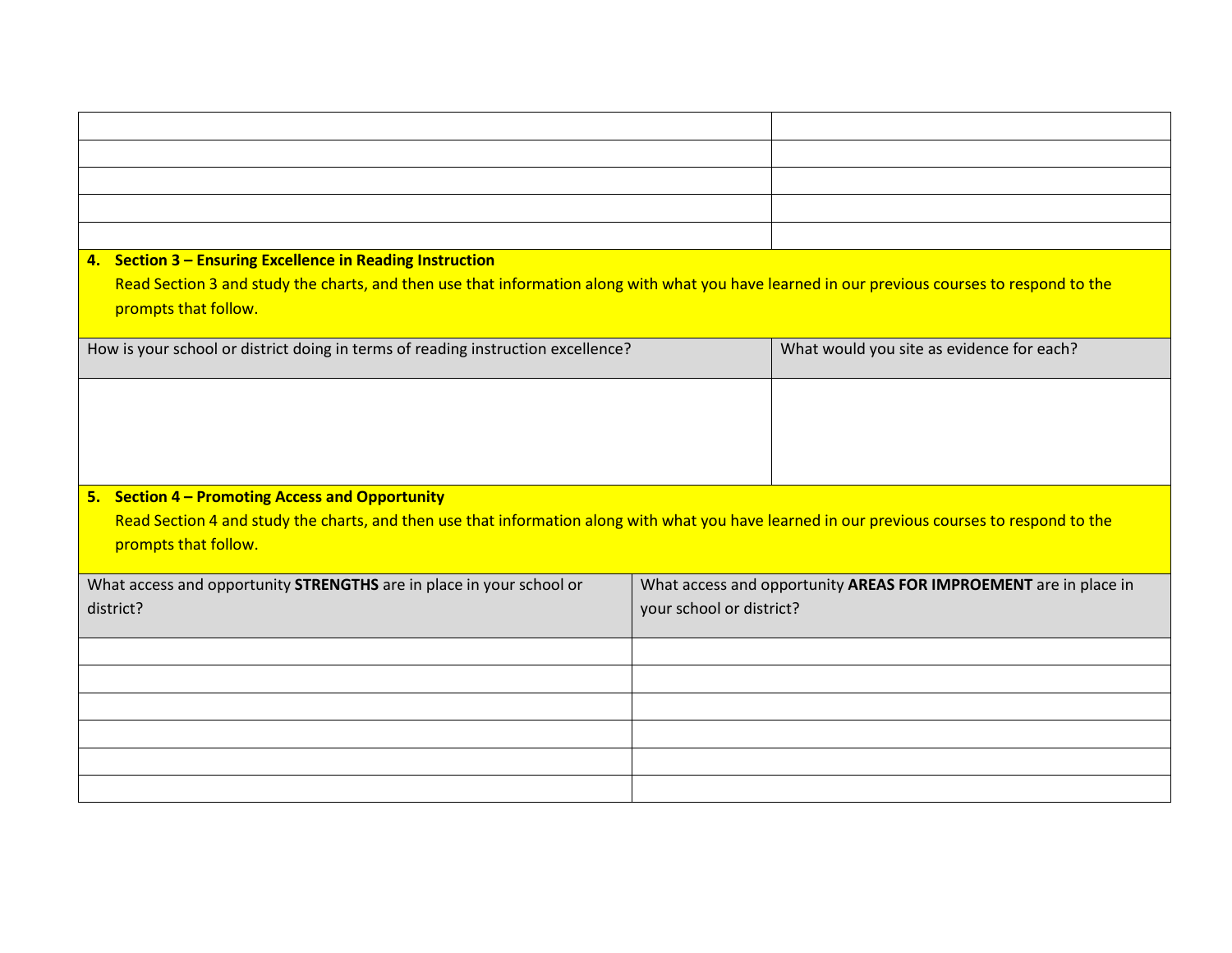4. What goals might you pursue through this course or in your daily actions that could move your school or district closer to your "SHOULD BE Hot" list? What are the associated Action Steps and Roadblocks? (Note: Your will lead implementation of **one** of these (or some other goal that emerges) as a semester-long project, so be certain to include goals that could realistically be implemented.)

| <b>Possible Goal</b> | <b>Possible Action Steps</b> | <b>Possible Roadblocks</b> |
|----------------------|------------------------------|----------------------------|
|                      |                              |                            |
|                      |                              |                            |
|                      |                              |                            |
|                      |                              |                            |

*Be sure to save your document so that you can submit it as soon as the Blackboard course is opened.*

### **Assignments #13 – 15 - Action Research #1, Action Research #2, Action Research #3**

Throughout the course of this study you have had opportunities to read from many sources, to consider theories and pedagogy, and to reflect on the impact of all.

In these action research assignments, you are encouraged to use this culmination of learning about language, literacy, and poverty to conduct and report on a case study conducted with a single under-resourced learner or a group. (The idea is that this is a continuous study with the same learners, but if this is not possible, you may use different students for each of the three action research studies.

You will plan and implement a series of at least 3 literacy learning lessons, including appropriate pre-assessments and post-assessments. The literacy focus may be the same in each lesson or there may be multiple topics of study. The overarching goal is to apply the practices you have explored in a strategic way, to collect and follow the data, and to monitor impact and develop appropriate responses as a result. Note that these studies are likely to be single lessons or activities, rather than extended action research studies, however the three studies, together, may extend across several days.

|                                                       |              |                 | <b>ACTION PLAN AND IMPLEMENTATION</b>        |                         |      |      |
|-------------------------------------------------------|--------------|-----------------|----------------------------------------------|-------------------------|------|------|
| identity & Explain one-mounts<br>Witn?                |              |                 | Goal connections to<br>Decause of my work on |                         |      |      |
|                                                       |              |                 | n.                                           |                         |      | u.tt |
| why?                                                  |              |                 |                                              |                         |      |      |
|                                                       |              |                 | How measured?                                |                         |      |      |
| Plan sear edys art                                    |              |                 | Outputs recovered                            |                         |      |      |
|                                                       |              |                 |                                              |                         |      |      |
| Reflections pour a ya kirkery?                        |              |                 |                                              |                         |      |      |
| <b>WALL</b>                                           | <b>PLIST</b> | <b>Behevine</b> | <b>Bar</b><br><b>PLIST</b>                   | <b>Zehleswaren 2015</b> | POST |      |
|                                                       |              |                 |                                              |                         |      |      |
| <b>Attendance</b><br><b>Stocked</b><br><b>TechNet</b> |              |                 |                                              |                         |      | 阪    |
|                                                       |              |                 |                                              |                         |      |      |
|                                                       |              |                 |                                              |                         |      |      |
|                                                       |              |                 |                                              |                         |      |      |
|                                                       |              |                 |                                              |                         |      |      |
|                                                       |              |                 |                                              |                         |      |      |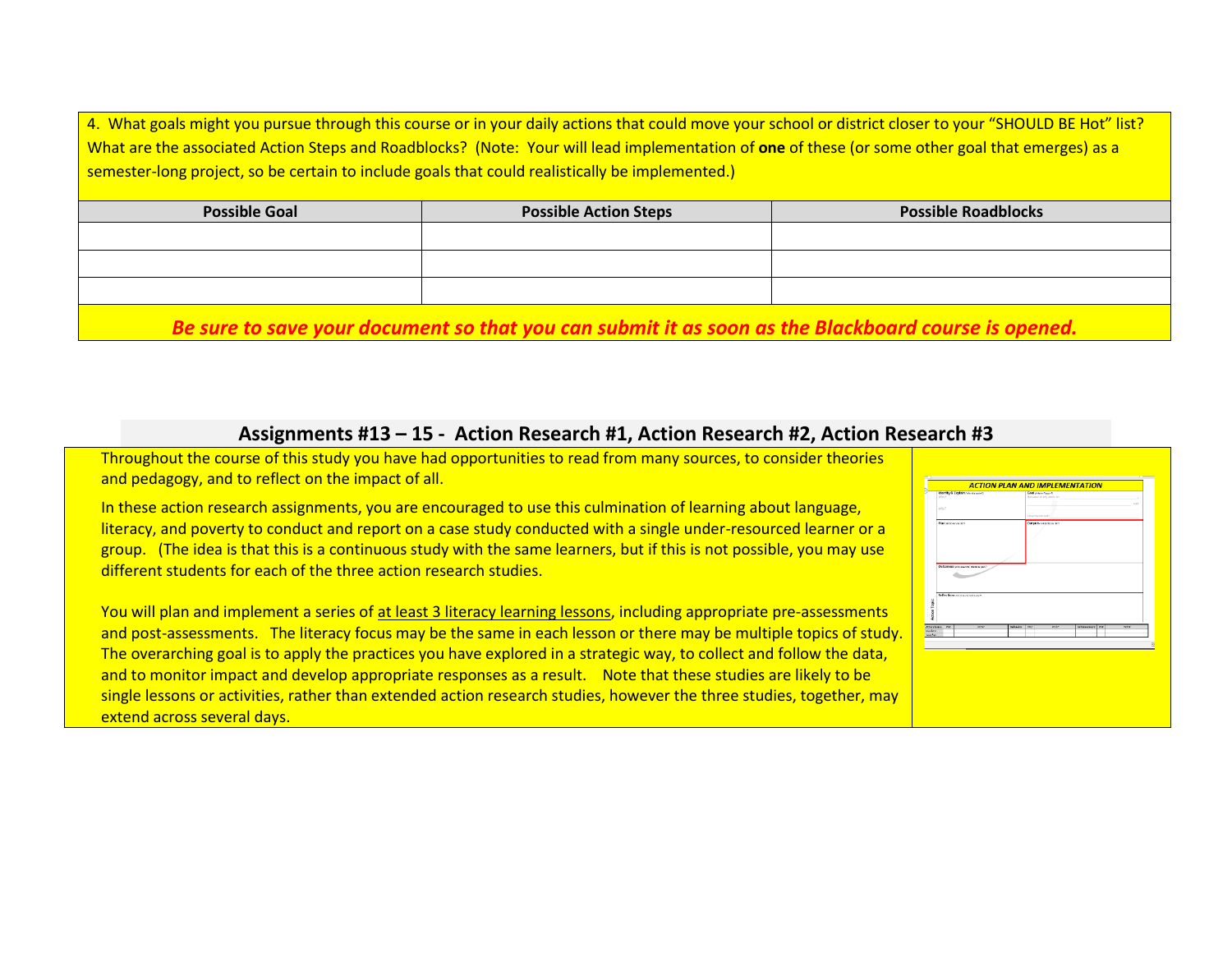### **Assignment #16 - I used to think….And now I think… Final Reflection**

**Introduction:** This study of language, literacy, and poverty has now come full circle. It has included a study of the impact of poverty on language and literacy learning, a study of the science of learning to read, including specific instructional practices. This course focused first on the learner, then very squarely on the teacher and the power we have to put practices in place in a very strategic manner that can help us gauge impact and next steps. I hope you have been encouraged to try some new strategies, and to think about what you are already using that works well, as well as things you can adjust to achieve greater outcomes. Thank you for your study. Most importantly, thank you for your critical work with under-resourced learners, and ALL students. You are changing lives every day!

Use the chart to outline your shifts in thinking and practice as a result of this study. Please try to focus squarely on language and literacy practices, rather than more generalized practices, and include at least 15 shifts in thinking.

| I used to think | Now I think |
|-----------------|-------------|
|                 |             |
|                 |             |
|                 |             |
|                 |             |
|                 |             |
|                 |             |
|                 |             |